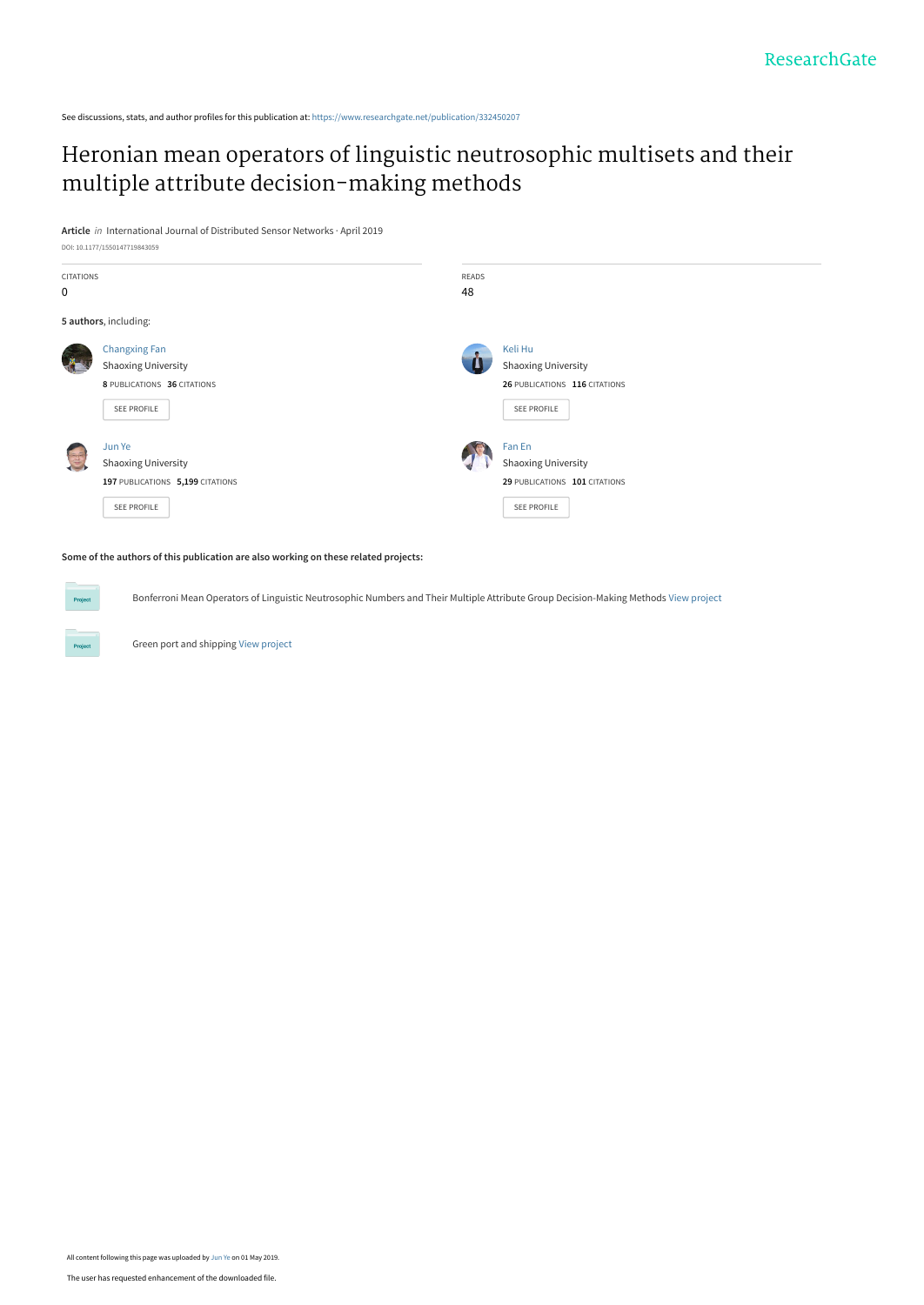Research Article

# Heronian mean operators of linguistic neutrosophic multisets and their multiple attribute decision-making methods

International Journal of Distributed Sensor Networks 2019, Vol. 15(4) © The Author(s) 2019 [DOI: 10.1177/1550147719843059](https://doi.org/10.1177/1550147719843059) [journals.sagepub.com/home/dsn](http://journals.sagepub.com/home/dsn)



## Changxing Fan<sup>1</sup>®, Keli Hu<sup>1</sup>, Sheng Feng<sup>1</sup>, Jun Ye<sup>2</sup> and En Fan<sup>1</sup>

### Abstract

A valid aggregation operator can reflect the decision result more clearly and make the decision effect more correctly. In this article, a linguistic neutrosophic multiset is first proposed to handle the multiplicity information, which is an expanding of neutrosophic multiset. Two Heronian mean operators are proposed to aggregate the linguistic neutrosophic multiset, one is a linguistic neutrosophic multiplicity number generalized-weighted Heronian mean operator, the other is a linguistic neutrosophic multiplicity number improved-generalized-weighted Heronian mean operator, and then their properties are discussed. Furthermore, two decision-making methods are introduced based on linguistic neutrosophic multiplicity number generalized-weighted Heronian mean or linguistic neutrosophic multiplicity number improved-generalized-weighted Heronian mean operators under linguistic neutrosophic multiplicity number environment. Finally, an illustrative example is used to indicate the practicality and validity of these two methods.

## Keywords

Neutrosophic multiset, linguistic neutrosophic multiset, linguistic neutrosophic multiplicity number, linguistic neutrosophic multiplicity number generalized-weighted Heronian mean operator, linguistic neutrosophic multiplicity number improved-generalized-weighted Heronian mean operator, multi attributes decision-making

Date received: 24 August 2018; accepted: 1 March 2019

Handling Editor: Antonino Staiano

## Introduction

As an important branch of modern decision theory, theories and methods of multi-attribute decision-making are widely used in economy, management, military, engineering, and so on. One of the core issues of the multi-attribute decision-making method is how to aggregate the attribute values of individual attributes (the use of aggregation operators). A valid aggregation operator can reflect the decision result more clearly and make the decision effect more correctly. For the importance of aggregation operator in multiple attribute decision-making, many scholars have done many studies on them, including a variety of information aggregation operators and their properties, etc. According to

the decision-making information environment, aggregation operators can be probably divided into the following categories: real aggregation operator; interval number aggregation operator; fuzzy aggregation operator; intuitionistic fuzzy aggregation operator; neutrosophic aggregation operator; language aggregation

<sup>1</sup>Department of Computer Science, Shaoxing University, Shaoxing, China  $^{2}$ Department of Electrical and Information Engineering, Shaoxing University, Shaoxing, China

Corresponding author:

Keli Hu, Department of Computer Science, Shaoxing University, 508 Huancheng West Road, Shaoxing 312000, China. Email: ancimoon@gmail.com

 $_{\odot}$ Creative Commons CC BY: This article is distributed under the terms of the Creative Commons Attribution 4.0 License (http://www.creativecommons.org/licenses/by/4.0/) which permits any use, reproduction and distribution of the work without further permission provided the original work is attributed as specified on the SAGE and Open Access pages (https://us.sagepub.com/en-us/nam/ open-access-at-sage).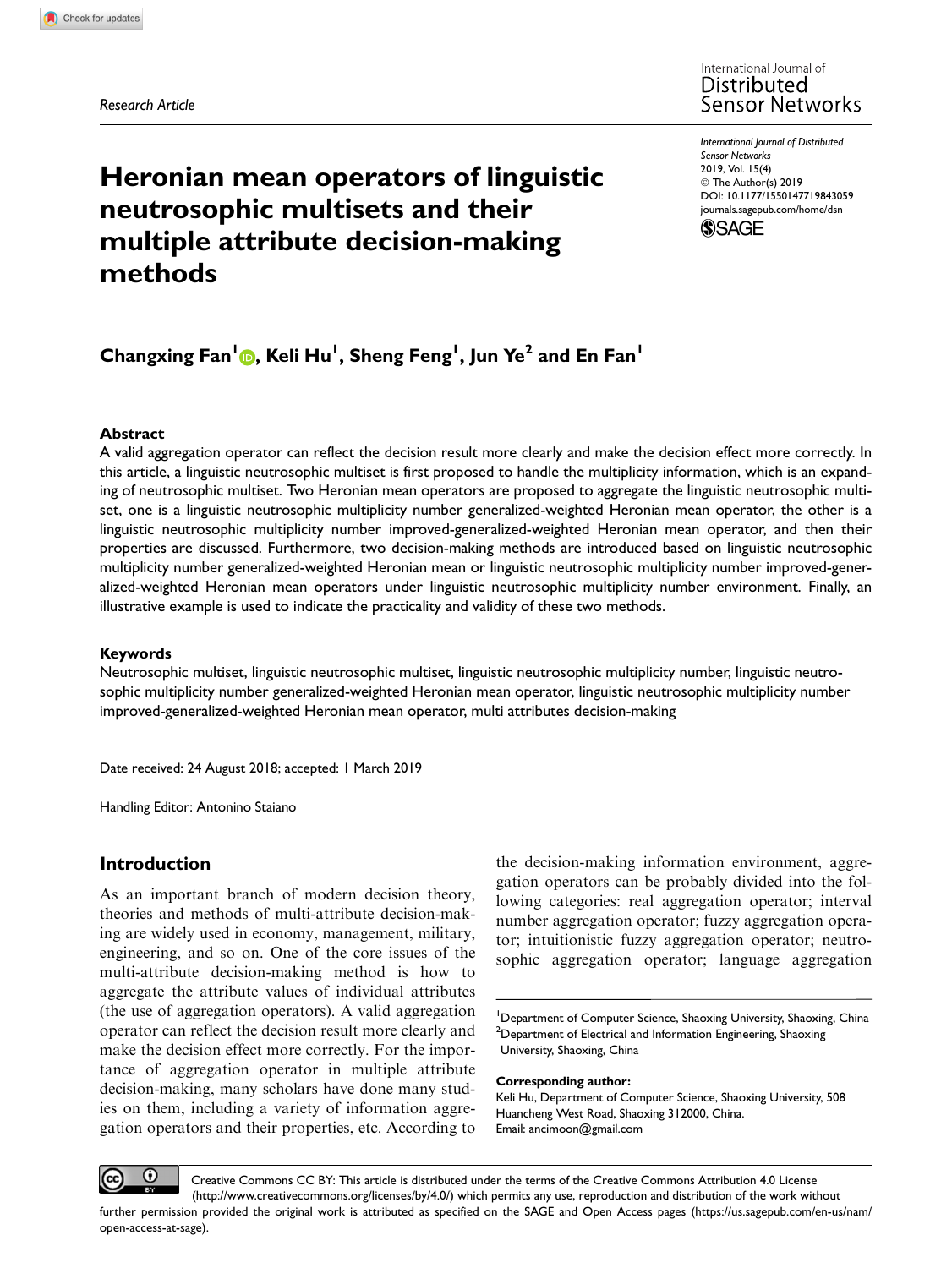operator, and so on. The real number aggregation operator is applicable to the decision environment with the real attribute values, and which is the most basic information aggregation operator. Other types of aggregation operators are generally derived by extending the real number aggregation operators. Common kinds of real aggregation operators: Yager<sup>1</sup> proposed an ordered weighted average (OWA) operator. Chiclana et al.<sup>2</sup> and Xu and  $Da<sup>3</sup>$  proposed the orderedweighted-geometric (OWG) operator. Chen et al.<sup>4</sup> proposed the ordered-weighted harmonic averaging (OWHA) operator. Yager<sup>5</sup> merged the generalized averaging and the OWA operator together and defined the generalized-ordered-weighted averaging (GOWA) operator. Bonferroni<sup>6</sup> proposed the Bonferroni mean (BM) operator; then, Zhou and  $He<sup>7</sup>$  proposed the normalized weighted Bonferroni mean (NWBM) operator. The generalized-weighted-Heronian-mean (GWHM) operator was proposed by Yu and Wu<sup>8</sup> Common kinds of interval number aggregation operators: uncertain ordered weighted average (UOWA) operator and uncertain ordered-weighted-geometric (UOWG) operator,  $9,10$  uncertain Bonferroni mean (UBM) operator and interval Heronian mean  $(HM)$  operator;<sup>11,12</sup> Common kinds of fuzzy aggregation operators: fuzzy ordered weighted average (FOWA) operator,  $13 \text{ fuzzy}$ ordered-weighted-geometric (FOWG) operator,<sup>14</sup> trapezoidal fuzzy ordered weighted average (TFOWA) operator,15 trapezoidal fuzzy Bonferroni mean  $(TFBM)$  operator;<sup>16</sup> common kinds of intuitionistic fuzzy aggregation operators: intuitionistic fuzzy ordered weighted average (IFOWA) operator, $17$  intuitionistic ordered-weighted-geometric (IFOWG) operator,18 intuitionistic fuzzy Bonferroni mean (IFBM) operator;19 common kinds of neutrosophic aggregation operators: interval neutrosophic prioritized ordered weighted average (INPOWA) operator,<sup>20</sup> neutrosophic Bonferroni mean (NBM) operator, $^{21}$  and neutrosophic Heronian mean (NHM) operator; $^{22}$  common kinds of language aggregation operators: linguistic ordered weighted average (LOWA) operator,<sup>23</sup> extended ordered weighted average (EOWA) operator, and extended ordered-weighted-geometric (EOWG) operator,<sup>24</sup> induced uncertain linguistic ordered weighted average (IULOWA) operator.<sup>25</sup> Then, these language aggregation operators were merged with different information, such as intuitionistic uncertain linguistic Heronian mean  $(IULHM)$  operator,<sup>26</sup> neutrosophic linguistic number weighted arithmetic average (NLNWAA) and neutrosophic linguistic number weighted geometric average (NLNWGA) operators, $27$ linguistic neutrosophic number weighted arithmetic averaging (LNNWAA) operator and an linguistic neutrosophic weighted geometric averaging (LNNWGA) operator,28 interval neutrosophic linguistic numbers

Heronian mean (INLNHM) operator, $^{29}$  linguistic neutrosophic number Bonferroni mean (LNNBM) operator, and so  $\text{on}$ ;<sup>30</sup> the neutrosophic uncertain linguistic number improved generalized weighted Heronian mean (NULNIGWHM) operator and the neutrosophic uncertain linguistic number improved generalized geometric weighted Heronian mean (NULNIGGWHM) operator.31

In this article, we first introduce a linguistic neutrosophic multiset (LNM), which is an expanding of neutrosophic multiset (NM) proposed by Smarandache. $32$ An LNM can use pure linguistic to express and deal with the multiplicity information while other neutrosophic sets cannot do it. Compared to linguistic fuzzy multiset and linguistic intutionistic fuzzy multiset, LNM can use three values to express truth, indeterminacy, and falsity, respectively, while the other two multisets cannot do this. Next, we define linguistic neutrosophic multiplicity number generalized-weighted Heronian mean (LNMNGWHM) operator and linguistic neutrosophic multiplicity number improved-generalized-weighted Heronian mean (LNMNIGWHM) operator and discuss the properties of them. In the literature, Fan et al. $33$  defined a single value neutrosophic multiset (SVNM) and utilized the weighted cosine measure in SVNM environment. In the literature,  $Ye^{34}$ defined a dynamic single valued neutrosophic multiset (DSVNM) and utilized the weighted correlation coefficient of DSVNMs. Compared with the literature, $33,34$  on one hand, the LNMNGWHM and LNMNIGWHM operators can express the pure linguistic values; then it is very suitable for handling the linguistic information; on the other hand, Heronian mean operator can embody the interaction between attributes and not repeatedly consider the relationship between each attribute and the others. Compared with<br>the literatures,  $22,26-31$  the LNMNGWHM and the literatures,  $22,26-31$  the LNMNGWHM and LNMNIGWHM operators can handle the multiplicity problems while other neutrosophic sets in the literatures,  $22,26-31$  cannot deal with them.

The other sections are as follows. The concepts of LNN, GWHM, IGWHM, and NM are described in section ''Some basic concepts.'' An LNM is proposed in section "LNM." The LNMNGWHM and LNMNIGWHM operators are proposed in section ''GWHM and IGWHM operators of LNMNs.'' Multi attributes decision-making (MADM) methods using the LNMNGWHM and LNMNIGWHM operators are proposed in section ''Using LNMNGWHM or LNMNIGWHM operator for MADM methods.'' Two proposed methods are used in section ''Illustrative examples'' to deal with an illustrative example. Conclusions and future expectations are given in section ''Conclusion.''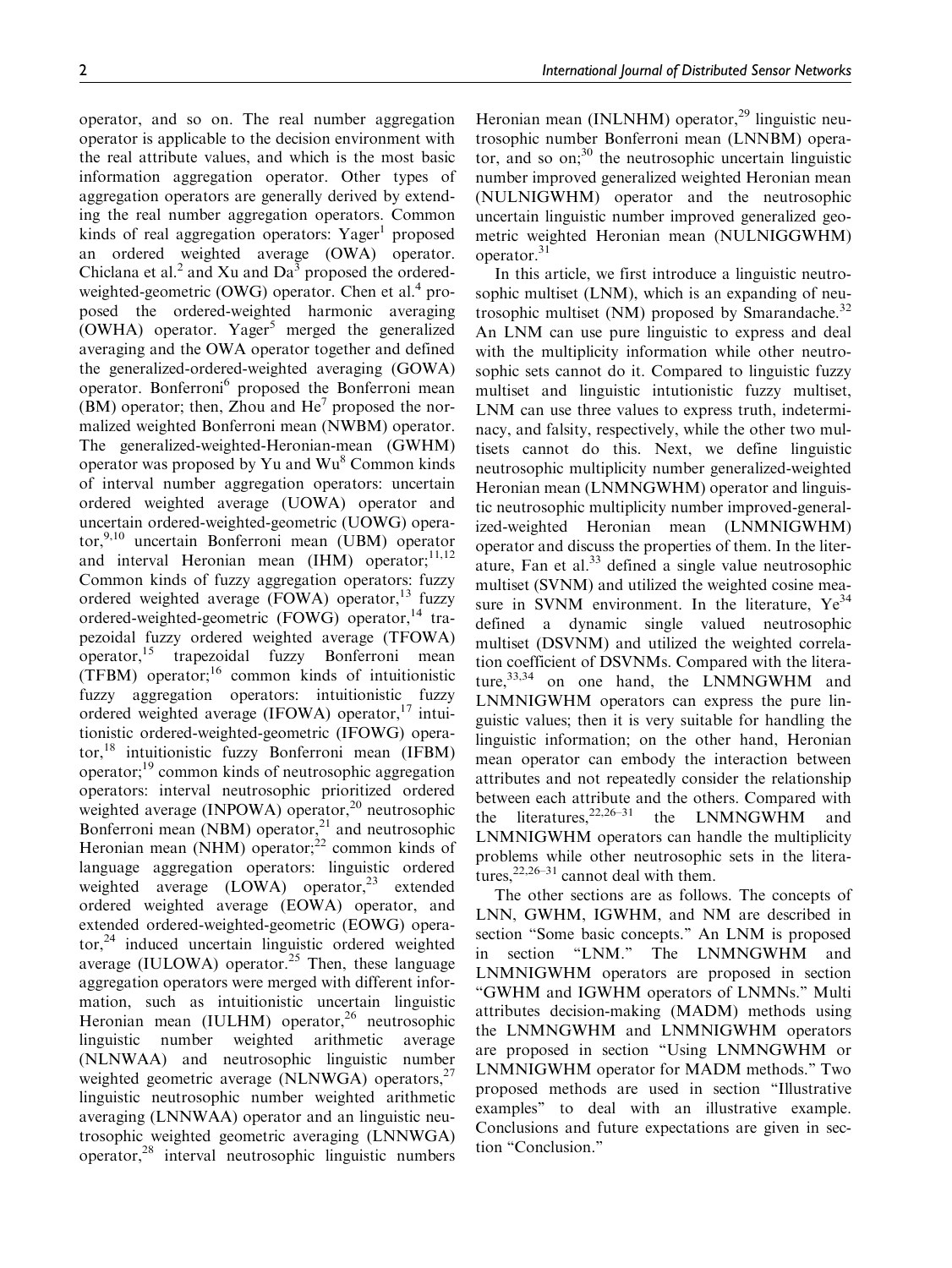### Some basic concepts

#### Linguistic neutrosophic sets

**Definition** 1. Set a universe  $X = \{x_1, x_2, \ldots, x_n\}$  and  $\Theta = {\theta_j | j \in [0, \varrho]}$  as a language term set with cardinality  $\rho + 1$ , and then linguistic neutrosophic sets (LNS) can be expressed as follows<sup>28</sup>

$$
M = \{ \langle x, \theta_{\mu}(x), \theta_{\nu}(x), \theta_{\xi}(x) | x \in X \rangle \}
$$

in which  $\theta_{\mu}(x), \theta_{\nu}(x), \theta_{\xi}(x) \in \Theta$  and  $\mu, \nu, \xi \in [0, \varrho],$  $\theta_{\mu}(x), \theta_{\nu}(x)$  and  $\theta_{\xi}(x)$  represent the truth-membership function, the indeterminacy-membership function, and the falsity-membership function, respectively,  $x \in X$  in M.

For convenient expression, a basic element  $\langle x, \theta_{\mu}(x), \theta_{\nu}(x), \theta_{\xi}(x) | x \in X \rangle$  in *M* is simplified into  $m = \langle \theta_{\mu}, \theta_{\nu}, \theta_{\xi} \rangle$ , which is called a linguistic neutrosophic number (LNN).

Definition 2. There are three LNNs  $m = \langle \theta_{\mu}, \theta_{\nu}, \theta_{\xi} \rangle$ ,  $m_1 = \langle \theta_{\mu 1}, \theta_{\nu 1}, \theta_{\xi 1} \rangle$ , and  $m_2 = \langle \theta_{\mu 2}, \theta_{\nu 2}, \theta_{\xi 2} \rangle$  in  $\Theta$ ,  $\eta \ge 0$ , and then some operational rules of LNNs are defined as follows<sup>28</sup>

$$
m_1 \oplus m_2 = \langle \theta_{\mu 1}, \theta_{\nu 1}, \theta_{\xi 1} \rangle \oplus \langle \theta_{\mu 2}, \theta_{\nu 2}, \theta_{\xi 2} \rangle
$$
  
= 
$$
\langle \theta_{\mu 1 + \mu 2 - \frac{\mu_1 \mu_2}{c}, \theta_{\frac{\nu_1 \nu_2}{c}, \theta_{\xi_2} \geq \rangle}
$$
 (1)

$$
m_1 \otimes m_2 = \langle \theta_{\mu 1}, \theta_{\nu 1}, \theta_{\xi 1} \rangle \otimes \langle \theta_{\mu 2}, \theta_{\nu 2}, \theta_{\xi 2} \rangle
$$
  
=  $\langle \theta_{\frac{\mu_1 \mu_2}{\varrho}}, \theta_{\nu 1 + \nu 2 - \frac{\nu_1 \nu_2}{\varrho}}, \theta_{\xi 1 + \xi 2 - \frac{\xi_1 \xi_2}{\varrho}} \rangle$  (2)

$$
\eta m = \eta \langle \theta_{\mu}, \theta_{\nu}, \theta_{\xi} \rangle = \left\langle \theta_{\varrho - \varrho \left(1 - \frac{\mu}{\varrho}\right)^{\eta}}, \theta_{\varrho \left(\frac{\xi}{\varrho}\right)^{\eta}}, \theta_{\varrho \left(\frac{\xi}{\varrho}\right)^{\eta}} \right\rangle \tag{3}
$$

$$
m^{\eta} = \langle \theta_{\mu}, \theta_{\nu}, \theta_{\xi} \rangle^{\eta} = \left\langle \theta_{\varrho \left(\frac{\mu}{\varrho}\right)^{\eta}}, \theta_{\varrho - \varrho \left(1 - \frac{\mu}{\varrho}\right)^{\eta}}, \theta_{\varrho - \varrho \left(1 - \frac{\xi}{\varrho}\right)^{\eta}} \right\rangle
$$
\n(4)

Definition 3. There is an LNN  $m = \langle \theta_{\mu}, \theta_{\nu}, \theta_{\xi} \rangle$  in  $\Theta$ , we define the score  $O(m)$  and the accuracy  $C(m)$  functions as follows28

$$
O(m) = \frac{1}{3\varrho} (2\varrho + \mu - \nu - \xi)
$$
 (5)

$$
C(m) = \frac{1}{\varrho}(\mu - \nu) \tag{6}
$$

Definition 4. Set  $m_i = \langle \theta_{\mu i}, \theta_{\nu i}, \theta_{\xi i} \rangle$  and  $m_j = \langle \theta_{\mu j}, \theta_{\nu j}, \theta_{\xi j} \rangle$  as two LNNs in  $\Theta$ , then<sup>28</sup>

If  $O(m_i) > O(m_j)$ , then  $m_i > m_j$ ; If  $O(m_i) = O(m_j)$  and  $C(m_i) > C(m_j)$  then  $m_i > m_j$ ; If  $O(m_i) = O(m_j)$  and  $C(m_i) = C(m_j)$  then  $m_i = m_j$ ;<br>If  $O(m_i) = O(m_j)$  and  $C(m_i) = C(m_j)$  then  $m_i = m_j$ ; If  $O(m_i) = O(m_j)$  and  $C(m_i) < C(m_j)$  then  $m_i < m_j$ .<br>If  $O(m_i) = O(m_j)$  and  $C(m_i) < C(m_j)$  then  $m_i < m_j$ .

### GWHM operator and IGWHM operator

**Definition 5.** Let  $d, f \ge 0$ , and  $d, f$  do not equal 0 at the same time,  $m_i(i = 1, 2, ..., n)$  be a set of non-negative numbers, the weight vector  $\phi = (\phi_1, \phi_2, \dots, \phi_n)$  be of  $m_i$  (i = 1, 2,..., n),  $\sum_{i=1}^{n} \phi_i = 1$  and  $\phi_i \in [0, 1]$ . If<sup>8</sup>

$$
GWHM^{d,f}(m_1, m_2, \dots m_n) =
$$

$$
\left(\frac{1}{n(n+2)}\sum_{i=1}^n \sum_{j=1}^n (\phi_i m_i)^d (\phi_j m_j)^f\right)^{\frac{1}{d+f}} \tag{7}
$$

then we call GWHM as a generalized weighted Heronian mean (GWHM) operator.

For GWHM has no idempotence property, in order to compensate for this deficiency, the IGWHM operator is proposed.

**Definition 6.** Set  $d, f \ge 0$ , and  $d, f$  do not equal 0 at the same time,  $m_i(i = 1, 2, ..., n)$  be a set of non-negative numbers, the weight vector  $\phi = (\phi_1, \phi_2, \dots, \phi_n)$  be of  $m_i$   $(i = 1,2,..., n), \sum_{i=1}^{n} \phi_i = 1$  and  $\phi_i \in [0, 1].$  If<sup>35</sup>

IGWHM<sup>d,f</sup>(m<sub>1</sub>, m<sub>2</sub>, ... m<sub>n</sub>) =  
\n
$$
\left(\frac{1}{\lambda}\bigoplus_{i=1}^{n}\bigoplus_{j=1}^{n}(\phi_{i}\phi_{j}m_{i}^{d}\otimes m_{j}^{f})\right)^{\frac{1}{d+f}}
$$
\n(8)

where  $1/\lambda = 1/\sum_{i=1}^{n} \sum_{j=i}^{n} \phi_i \phi_j$ , then we call IGWHM as an improved generalized weighted HM(IGWHM) operator.

## NM

**Definition 7.** Set a universe  $X = \{x_1, x_2, \ldots, x_n\}$  and a NM is a neutrosophic set, there is at least one element is repeated with different or the same neutrosophic component and we write a NM  $M$  as follows<sup>32</sup>

$$
\{(m, nm(m), for m \in M)\} \text{ or } (M, nm(m)) \qquad (9)
$$

#### LNM

**Definition 8.** Set a universe  $X = \{x_1, x_2, \ldots, x_n\}$  and  $\Theta = {\theta_j | j \in [0, \varrho]}$  be a language term set with cardinality  $\rho + 1$ , and  $Z = \{1, 2, 3,...,\infty\}$ , then we define an LNM Q as follows

$$
Q = \left\{ x, \left( \left( h_{Q1}, \left\langle \theta_{\mu_{Q1}}(x), \theta_{\nu_{Q1}}(x), \theta_{\xi_{Q1}}(x) \right\rangle \right), \right. \\ \left. \left( h_{Q2}, \left\langle \theta_{\mu_{Q2}}(x), \theta_{\nu_{Q2}}(x), \theta_{\xi_{Q1}}(x) \right\rangle \right), \dots, \right. \\ \left. \left( h_{Qy}, \left\langle \theta_{\mu_{Qy}}(x), \theta_{\nu_{Qy}}(x), \theta_{\xi_{Qy}}(x) \right\rangle \right) \right) | x \in X \right\}
$$

where  $\theta_{\mu_{Qt}}(x), \theta_{\nu_{Qt}}(x), \theta_{\xi_{Qt}}(x) \in \Theta$ ,  $\mu_{Qt}, \nu_{Qt}, \xi_{Qt} \in [0, \varrho]$ ,  $\theta_{\mu_{\alpha}}(x)$  expresses the truth-membership function,  $\theta_{\xi_{\alpha}}(x)$ expresses the falsity-membership function, and  $\theta_{\nu_{Qt}}(x)$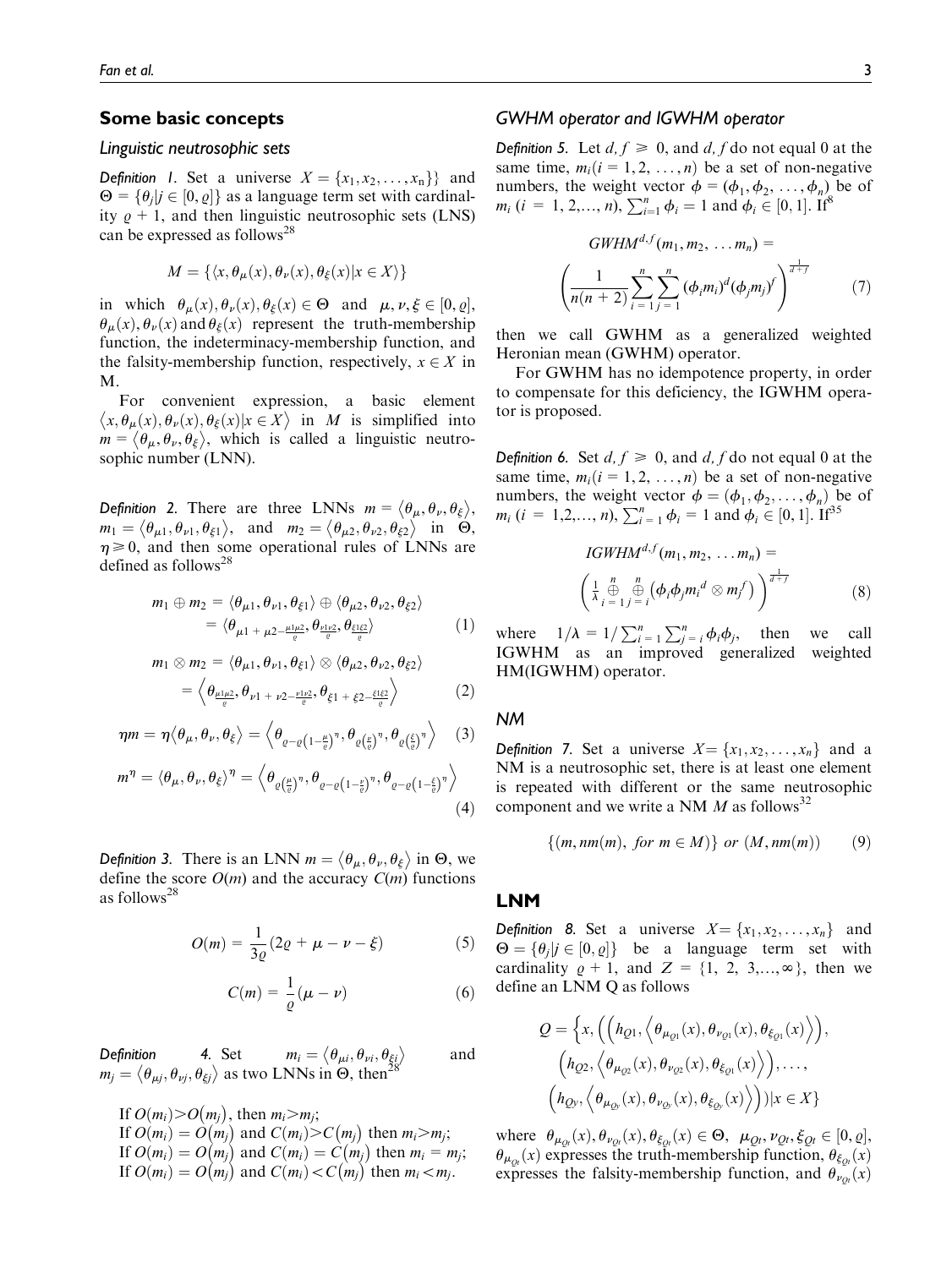expresses the indeterminacy-membership function.  $\theta_{\mu_{Q1}}(x), \theta_{\mu_{Q2}}(x), \ldots, \theta_{\mu_{Qt}}(x), \ \ \ \theta_{\nu_{Q1}}(x), \theta_{\nu_{Q2}}(x), \ldots, \theta_{\nu_{Qt}}(x)$ and  $\theta_{\xi_{Q1}}(x), \theta_{\xi_{Q2}}(x), \dots, \theta_{\xi_{Qt}}(x) \in [0, 1]$  and  $0 \leq \theta_{\mu_{Qt}}$  $(x) + \theta_{\nu_{Qt}}(x) + \theta_{\xi_{Qt}}(x) \leq 3 \quad (t = 1, 2,..., y), \quad y \in \mathbb{Z},$  $h_{Q1}, h_{Q2}, \ldots, h_{Qy} \in \mathbb{Z}$  and  $h_{Q1} + h_{Q2} + \cdots + h_{Qy} \geq 2$ .

For convenience, we simplify an LNM  $Q$  as follows

$$
Q = \left\{ x, \left( h_{Qt}, \left\langle \theta_{\mu_{Qt}}(x), \theta_{\nu_{Qt}}(x), \theta_{\xi_{Qt}}(x) \right\rangle \right) | x \in X \right\},
$$
  
for  $t = 1, 2, ..., y$ 

For example, an LNM  $Q$  is given as

$$
Q = \{ (x_1, (3, \langle \theta_6, \theta_2, \theta_2 \rangle), (1, \langle \theta_8, \theta_4, \theta_3 \rangle)),(x_2, (1, \langle \theta_6, \theta_3, \theta_1 \rangle), (2, \langle \theta_5, \theta_3, \theta_4 \rangle)) \}
$$

Then

$$
nm_Q(x_1) = \{ (3, \langle \theta_6, \theta_2, \theta_2 \rangle), (1, \langle \theta_8, \theta_4, \theta_3 \rangle) \}
$$

$$
nm_Q(x_2) = \{ (1, \langle \theta_6, \theta_3, \theta_1 \rangle), (2, \langle \theta_5, \theta_3, \theta_4 \rangle) \}
$$

**Definition 9.** Set a universe  $X = \{x_1, x_2, \ldots, x_n\}$  and  $\Theta = {\theta_j | j \in [0, \varrho]}$  be a language term set with cardinality  $\rho + 1$ , and  $N = \{1, 2, 3,..., \infty\}$ , there are two LNMs  $Q_1$  and  $Q_2$ 

$$
Q_1 = \Big\{ x, \Big( h_{Q_1t}, \Big\langle \theta_{\mu_{Q_1t}}(x), \theta_{\nu_{Q_1t}}(x), \theta_{\xi_{Q_1t}}(x) \Big\rangle \Big) | x \in X \Big\},\
$$
  
for  $t = 1, 2, ..., y$   

$$
Q_2 = \Big\{ x, \Big( h_{Q_2t}, \Big\langle \theta_{\mu_{Q_2t}}(x), \theta_{\nu_{Q_2t}}(x), \theta_{\xi_{Q_2t}}(x) \Big\rangle \Big) | x \in X \Big\},\
$$
  
for  $t = 1, 2, ..., y$ 

Then they have the following relations:

- 1.  $Q_1 = Q_2$ , if and only if  $h_{Q_1t} = h_{Q_2t}, \theta_{\mu_{Q_1t}}$  $\phi(x) = \theta_{\mu_{Q_2t}}(x), \qquad \theta_{\nu_{Q_1t}}(x) = \theta_{\nu_{Q_2t}}(x), \theta_{\xi_{Q_1t}}(x) =$  $\theta_{\xi_{Q_2t}}(x)$ , for  $t = 1, 2, ..., y$ .
- 2.  $Q_1 \cup Q_2 = \{x, ((h_{Q_1t} \vee h_{Q_2t}), \langle \theta_{\mu_{Q_1t}}(x) \vee \theta_{\mu_{Q_2t}}(x)),$  $\theta_{\nu_{Q_1t}}(x) \wedge \theta_{\nu_{Q_2t}}(x), \theta_{\xi_{Q_1t}} \qquad (x) \wedge \theta_{\xi_{Q_2t}}(x) \rangle)|x \in x\},\,$ for  $t = 1, 2, ..., y$ .
- 3.  $Q_1 \cap Q_2 = \{x, ((h_{Q_1t} \wedge h_{Q_2t}), \langle \theta_{\mu_{Q_1t}}(x) \wedge \theta_{\mu_{Q_2t}}(x)),$  $\theta_{\nu_{Q_1t}}(x) \vee \qquad \theta_{\nu_{Q_2t}}(x), \theta_{\xi_{Q_1t}}(x) \vee \theta_{\xi_{Q_2t}}(x) \rangle)|x \in X\},\,$ for  $t = 1, 2, ..., y$ .

For convenience, a basic element can be expressed using a linguistic neutrosophic multiplicity number (LNMN)  $q = \left( \left( h_{q1} \left( \theta_{\mu_{q1}}, \theta_{\nu_{q1}}, \theta_{\xi_{q1}} \right) \right), \left( h_{q2} \left( \theta_{\mu_{q2}}, \theta_{\nu_{q2}}, \theta_{\xi_{q2}} \right) \right), \dots \right)$  $\left(h_{q\boldsymbol{\mathsf{y}}}\left\langle \theta_{\boldsymbol{\mathsf{\mu}}_{q\boldsymbol{\mathsf{y}}}}, \theta_{\boldsymbol{\mathsf{\nu}}_{q\boldsymbol{\mathsf{y}}}}, \theta_{\xi_{q\boldsymbol{\mathsf{y}}}}\right\rangle\right)$  in LNM Q.

Definition 10. Set  $q=((h_{q1}\langle \theta_{\mu_{q1}}, \theta_{\nu_{q1}}, \theta_{\xi_{q1}}\rangle), (h_{q2}\langle \theta_{\mu_{q2}}, \theta_{\xi_{q2}}\rangle)$  $(\theta_{\nu_{q2}}, \theta_{\xi_{q2}})$ ), ...,  $(h_{qy} \langle \theta_{\mu_{qy}}, \theta_{\nu_{qy}}, \theta_{\xi_{qy}} \rangle)$ ) as an LNMN, we can use Definition 2 to change a LNMN  $q$  into an LNN  $\tilde{q}$ 

$$
\tilde{q} = \left(\theta_{\varrho\left(1-\prod_{t=1}^{y}\left(1-\frac{\mu_{qt}}{\varrho}\right)^{h_{qt}}\right)}, \theta_{\varrho\prod_{t=1}^{y}\left(\frac{\nu_{qt}}{\varrho}\right)^{h_{qt}}}, \theta_{\varrho\prod_{t=1}^{y}\left(\frac{\xi_{qt}}{\varrho}\right)^{h_{qt}}}\right) \tag{10}
$$

**Proof.** Set elements  $q(1), q(2), \ldots, q(y)$  be in q, then  $q(t) = (h_{qt}, \langle \theta_{\mu_{qt}}, \theta_{\nu_{qt}}, \theta_{\xi_{qt}} \rangle),$  for  $t = 1$  to y.

According with the operational rules of LNNs, while  $t = 1, 2$ , we can get

$$
+ q(1) = \theta_{\varrho\left(1 - \left(1 - \frac{\mu_q 1}{\varrho}\right)^{h_q 1}\right)}, \theta_{\varrho\left(\frac{\nu_q 1}{\varrho}\right)^{h_q 1}}, \theta_{\varrho\left(\frac{\xi_q 1}{\varrho}\right)^{h_q 1}}
$$
  
+ 
$$
q(2) = \theta_{\varrho\left(1 - \left(1 - \frac{\mu_q 2}{\varrho}\right)^{h_q 2}\right)}, \theta_{\varrho\left(\frac{\nu_q 2}{\varrho}\right)^{h_q 2}}, \theta_{\varrho\left(\frac{\xi_q 2}{\varrho}\right)^{h_q 2}}
$$

Then

$$
q(1) + q(2)
$$
  
\n
$$
= \theta_{\varrho\left(1-\left(1-\frac{\mu_{q1}}{\varrho}\right)^{h_{q1}}\right) + \varrho\left(1-\left(1-\frac{\mu_{q2}}{\varrho}\right)^{h_{q2}}\right) - \varrho\left(1-\left(1-\frac{\mu_{q1}}{\varrho}\right)^{h_{q1}}\right)\left(1-\left(1-\frac{\mu_{q2}}{\varrho}\right)^{h_{q2}}\right)},
$$
  
\n
$$
\theta_{\varrho\left(\frac{\varrho_{q1}}{\varrho}\right)^{h_{q1}}\left(\frac{\varrho_{q2}}{\varrho}\right)^{h_{q2}}, \theta_{\varrho\left(\frac{\xi_{q1}}{\varrho}\right)^{h_{q1}}\left(\frac{\xi_{q2}}{\varrho}\right)^{h_{q2}}}
$$
  
\n
$$
= \theta_{\varrho\left(1-\prod_{i=1}^{2}\left(\left(1-\frac{\mu_{q1}}{\varrho}\right)^{h_{qi}}\right), \theta_{\varrho\prod_{i=1}^{2}\left(\frac{\varrho_{q1}}{\varrho}\right)^{h_{qi}}, \theta_{\varrho\prod_{i=1}^{2}\left(\frac{\xi_{q1}}{\varrho}\right)^{h_{qi}}\right)}
$$

When  $t = i$ , we suppose equation (10) is established, then

$$
q(1) + q(2) + \cdots + q(i) = \theta \left( \prod_{i=1}^i \left( (1 - \frac{\mu_{qI}}{e})^{h_{qI}} \right)^{h_{qI}} \right),
$$

$$
\theta \prod_{i=1}^i \left( \frac{\nu_{qI}}{e} \right)^{h_{qI}}, \theta \prod_{i=1}^i \left( \frac{\xi_{qI}}{e} \right)^{h_{qI}}
$$

can be gotten.

Next

$$
\begin{split} & q(1) + q(2) + \cdots + q(i) + q(i+1) = \\ & \theta_{\varrho\left(1-\prod_{i=1}^{i}\left((1-\frac{\mu_{\varrho\varrho}}{\varrho})^{k_{\varrho(i)}}\right) + \varrho\left(1-\left(1-\frac{\mu_{\varrho(i+1)}}{\varrho}\right)^{k_{\varrho(i+1)}}\right) - \varrho\left(1-\prod_{i=1}^{i}\left((1-\frac{\mu_{\varrho\varrho}}{\varrho})^{k_{\varrho(i)}}\right)\left(1-\left(1-\frac{\mu_{\varrho(i+1)}}{\varrho}\right)^{k_{\varrho(i+1)}}\right)^{k_{\varrho(i+1)}}\right) \\ & \theta_{\varrho\left(\prod_{i=1}^{i}\left(\frac{\mu_{\varrho\varrho}}{\varrho}\right)^{k_{\varrho\varrho}\left)}\left(\frac{\mu_{\varrho(i+1)}}{\varrho}\right)^{k_{\varrho(i+1)}}\right)} \theta_{\varrho\left(\prod_{i=1}^{n}\left(\frac{\xi_{\varrho\varrho}}{\varrho}\right)^{k_{\varrho\varrho}\left)}\left(\frac{\xi_{\varrho(i+1)}}{\varrho}\right)^{k_{\varrho(i+1)}}\right)} \\ & = \left(\theta_{\varrho\left(1-\prod_{i=1}^{i+1}\left((1-\frac{\mu_{\varrho\varrho}}{\varrho}\right)^{k_{\varrho\varrho}\left)}\right), \theta_{\varrho\prod_{i=1}^{i+1}\left(\frac{\mu_{\varrho\varrho}}{\varrho}\right)}\left(\theta_{\varrho\prod_{i=1}^{i+1}\left(\frac{\xi_{\varrho\varrho}}{\varrho}\right)^{k_{\varrho\varrho}\left)}\right)}\right)\right. \end{split}
$$

The result according to equation (10) while  $t = i$ + 1, and then we can obtain that the result of aggregation is also true according to the mathematical induction.

**Definition** 11. Set  $q_1 = \left(h_{q_1t}, \left\langle \theta_{\mu_{q_1t}}, \theta_{\nu_{q_1t}}, \theta_{\xi_{q_1t}} \right\rangle \right)$  and  $q_2 = (h_{q_2t}, \langle \theta_{\mu_{q_2t}}, \theta_{\nu_{q_2t}}, \theta_{\xi_{q_2t}} \rangle)$  as two LNMNs in  $\Theta$ , for  $t = 1, 2, \dots, \gamma$  and a real number  $\eta \geq 0$ , then we define LNMNs' operational laws as follows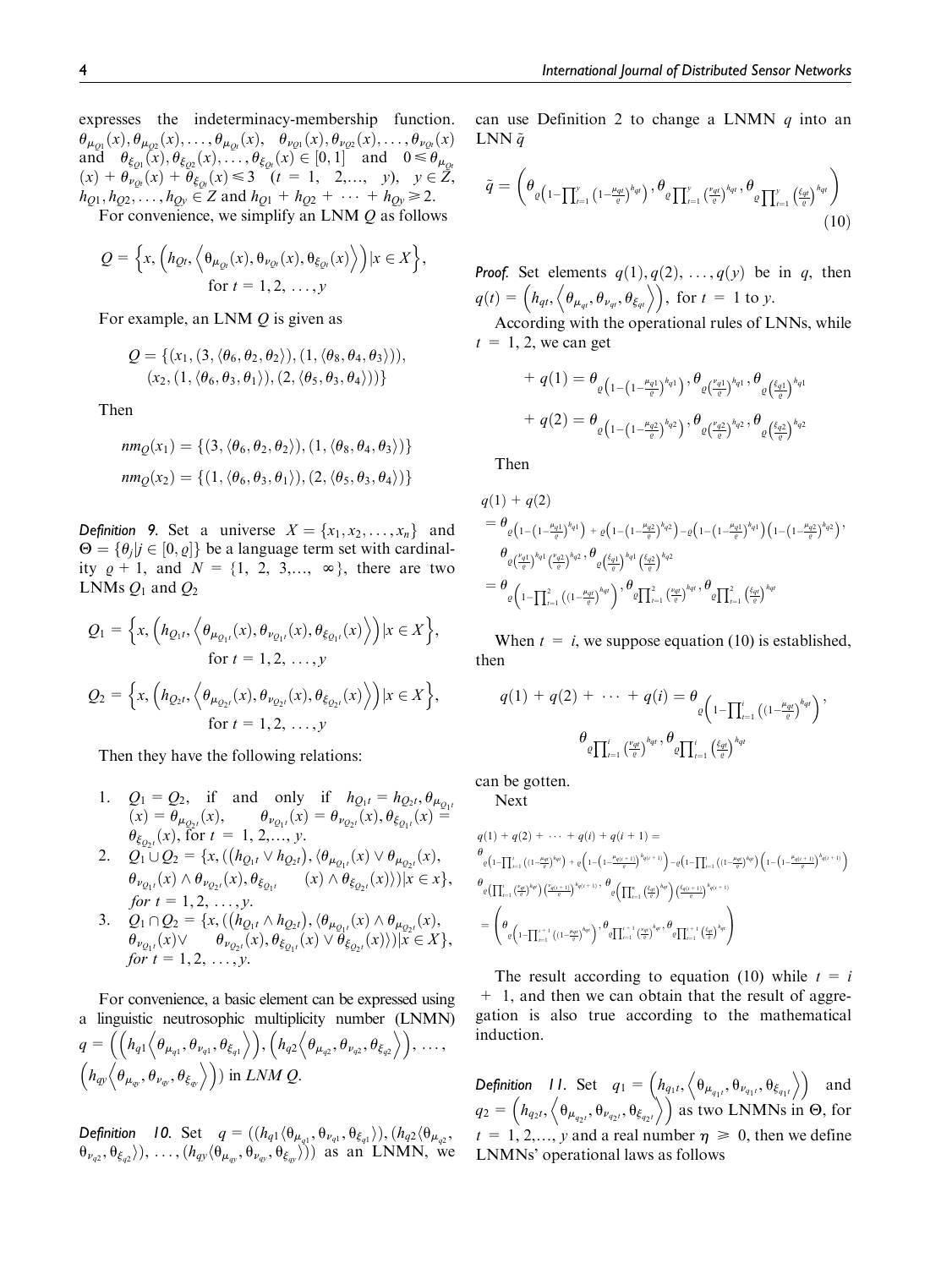$$
q_{1} \oplus q_{2} = \left\langle \theta_{\varrho\left(1-\prod_{i=1}^{v}\left(\left((1-\frac{\mu_{q_{1}i}}{\varrho})^{h_{q_{1}i}}\left((1-\frac{\mu_{q_{2}i}}{\varrho})^{h_{q_{2}i}}\right)\right), \theta_{\varrho\left(\prod_{i=1}^{v}\left(\left(\frac{\nu_{q_{1}i}}{\varrho}\right)^{h_{q_{1}i}}\left(\frac{\nu_{q_{2}i}}{\varrho}\right)^{h_{q_{2}i}}\right), \theta_{\varrho\left(\prod_{i=1}^{v}\left(\frac{\xi_{q_{1}i}}{\varrho}\right)^{h_{q_{1}i}}\left(\frac{\xi_{q_{2}i}}{\varrho}\right)^{h_{q_{2}i}}\right)}\right\rangle \right\rangle
$$
  
\n
$$
q_{1} \otimes q_{2} = \left\langle \theta_{\varrho\left(1-\prod_{i=1}^{v}\left((1-\frac{\mu_{q_{1}i}}{\varrho})^{h_{q_{1}i}}\right)\left(1-\prod_{i=1}^{v}\left((1-\frac{\mu_{q_{2}i}}{\varrho})^{h_{q_{2}i}}\right), \theta_{\varrho\left(\prod_{i=1}^{v}\left(\frac{\nu_{q_{1}i}}{\varrho}\right)^{h_{q_{1}i}} + \varrho\prod_{i=1}^{v}\left(\frac{\nu_{q_{2}i}}{\varrho}\right)^{h_{q_{2}i}} - \varrho\prod_{i=1}^{v}\left(\frac{\nu_{q_{2}i}}{\varrho}\right)^{h_{q_{1}i}}\right) \right\rangle \right\rangle
$$
  
\n
$$
\theta_{\varrho\left(\prod_{i=1}^{v}\left(\frac{\xi_{q_{1}i}}{\varrho}\right)^{h_{q_{1}i}} + \varrho\prod_{i=1}^{v}\left(\frac{\xi_{q_{2}i}}{\varrho}\right)^{h_{q_{2}i}} - \varrho\prod_{i=1}^{v}\left(\frac{\xi_{q_{1}i}}{\varrho}\right)^{h_{q_{1}i}}\prod_{i=1}^{v}\left(\frac{\xi_{q_{2}i}}{\varrho}\right)^{h_{q_{2}i}}\right\rangle}
$$
  
\n
$$
\eta q_{1} = \left\langle \theta_{\varrho\left(1-\left(\prod_{i=1}^{v}\left((1-\frac{\mu_{q_{1}i}}{\varrho
$$

## GWHM and IGWHM operators of LNMNs

## LNMNGWHM

Definition 12. Let  $d, f \ge 0$ , and  $d, f$  do not equal 0 at the same time, a collection  $q_i = (h_{q_i t}, \langle \theta_{\mu_{q_i t}}, \theta_{\nu_{q_i t}}, \theta_{\xi_{q_i t}} \rangle),$  $(i = 1, 2, ..., n; t = 1, 2, ..., y)$  of LNMNs in  $\Theta$ , then we can define the LNMNGWHM operator as follows

$$
LNMNGWHM^{d,f}(q_1, q_2, ..., q_n) =
$$
\n
$$
\left(\frac{2}{n(n+1)}\sum_{i=1}^n \sum_{j=1}^n (\phi_i q_i)^d (\phi_j q_j)^f\right)^{\frac{1}{d+f}} \qquad (11) \quad \text{and}
$$

where  $\sum_{i=1}^{n} \phi_i = 1$  and  $\phi_i \in [0, 1]$ .

Using Definitions 2, 10, and 12, the following theorem can be gotten.

**Theorem 1.** Set a collection  $q_i = (h_{q_i t}, \langle \theta_{\mu_{q_i t}}, \theta_{\nu_{q_i t}}, \theta_{\mu_{q_i t}})$  $\theta_{\xi_{q_i t}}(i = 1, 2, ..., n; t = 1, 2, ..., y)$  of LNMNs in  $\Theta$ , with LNMNGWHM operator, we can get the aggregation result of  $q_i$ , which is given by the following form

and

$$
LMMGWHM^{d,f}(q_1, q_2, ..., q_n) = \left(\frac{2}{n(n+1)} \sum_{i=1}^n \sum_{j=1}^n (\phi_i q_i)^d (\phi_j q_j)^f\right)^{\frac{1}{d+f}} = \frac{\phi_i \in [0, 1]}{\left(\phi_i \left(1 - \prod_{i=1}^n \prod_{j=1}^n \left(1 - \left(1 - \left(\frac{\mu}{e}\right)^{\phi_i}\right)^f\right)^{\frac{1}{d+f}}, \frac{\theta}{e} - e\left(1 - \prod_{i=1}^n \prod_{j=1}^n \left(1 - \left(1 - \left(\frac{\mu}{e}\right)^{\phi_j}\right)^f\right)^{\frac{1}{d+f}}, \frac{\theta}{e} - e\left(1 - \prod_{i=1}^n \prod_{j=1}^n \left(1 - \left(1 - \left(\frac{\mu}{e}\right)^{\phi_j}\right)^f\right)^{\frac{1}{d+f}}, \frac{\theta}{e} - e\left(1 - \prod_{i=1}^n \prod_{j=1}^n \left(1 - \left(1 - \left(\frac{\mu}{e}\right)^{\phi_j}\right)^f\right)^{\frac{1}{d+f}}\right)^{\frac{1}{d+f}}\right)\right)}\right)
$$
\n
$$
(12)
$$

where

$$
\mu i = \varrho \left( 1 - \prod_{t=1}^{y} \left( 1 - \frac{\mu_{q_it}}{\varrho} \right)^{h_{q_it}} \right)
$$

$$
\mu j = \varrho \left( 1 - \prod_{t=1}^{y} \left( 1 - \frac{\mu_{q_j t}}{\varrho} \right)^{h_{q_j t}} \right)
$$

$$
\nu i = \varrho \prod_{t=1}^{y} \left( \frac{\nu_{q_i t}}{\varrho} \right)^{h_{q_i t}}
$$

$$
\nu j = \varrho \prod_{t=1}^{y} \left( \frac{\nu_{q_j t}}{\varrho} \right)^{h_{q_j t}}
$$

$$
\xi i = \varrho \prod_{t=1}^{y} \left( \frac{\xi_{q_i t}}{\varrho} \right)^{h_{q_i t}}
$$

$$
a_{\rm max}
$$

$$
\xi j = \varrho \prod_{t=1}^{y} \left(\frac{\xi_{q,t}}{\varrho}\right)^{h_{q,t}}
$$

$$
\frac{1}{\lambda} = \frac{2}{n(n+1)}
$$

$$
\sum_{i=1}^{n} \phi_i = 1
$$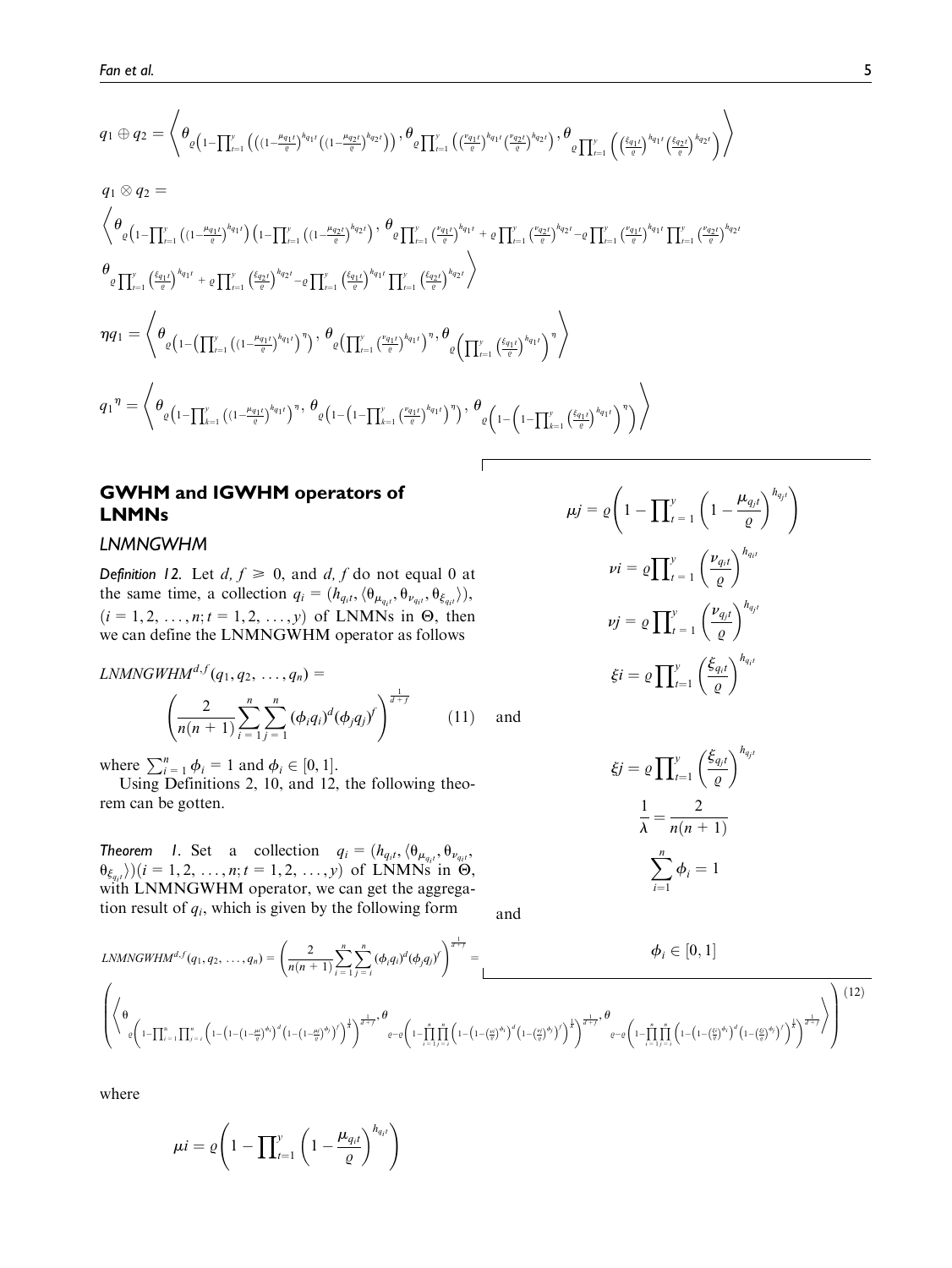Proof.

1. Using equation (10), a LNMN  $q_i$  can be changed into an LNN  $\tilde{q}_i$ 

$$
\tilde{q}_{i} = (\theta_{\mu l}, \theta_{\nu l}, \theta_{\tilde{\epsilon}i}) = (\theta_{\varrho(1-\prod_{r=1}^{V}((1-\frac{\mu_{0l}}{\vartheta})^{b_{\tilde{\epsilon}i}}))}, \theta_{\varrho[\prod_{r=1}^{V}(\frac{\zeta_{\tilde{\epsilon}i}}{\vartheta})^{b_{\tilde{\epsilon}i}}}, \theta_{\varrho[\prod_{r=1}^{V}(\frac{\zeta_{\tilde{\epsilon}i}}{\vartheta})^{b_{\tilde{\epsilon}i}}})
$$
\n2. 
$$
\phi_{i}q_{i} = \phi_{i}\tilde{q}_{i} = \langle \theta_{\varrho-\varrho(1-\frac{\mu_{0}}{\vartheta})^{b_{i}}, \theta_{\varrho(\frac{\mu_{0}}{\vartheta})^{b_{i}}}, \theta_{\varrho(\frac{\mu_{0}}{\vartheta})^{b_{i}}})
$$
\n3. 
$$
\phi_{j}q_{j} = \phi_{j}\tilde{q}_{j} = \langle \theta_{\varrho-\varrho(1-\frac{\mu_{0}}{\vartheta})^{b_{j}}, \theta_{\varrho(\frac{\mu_{0}}{\vartheta})^{b_{j}}}, \theta_{\varrho(\frac{\mu_{0}}{\vartheta})^{b_{j}}})
$$
\n4. 
$$
(\phi_{i}q_{i})^{d} = (\phi_{i}\tilde{q}_{i})^{f} = \int_{\varrho_{\varrho}(-\frac{(\pi-\mu_{0})^{\mu_{0}}}{\vartheta})^{b_{i}}, \theta_{\varrho-\varrho(1-\frac{\mu_{0}}{\vartheta})^{b_{j}}}, \theta_{\varrho-\varrho(-1-\frac{\mu_{0}}{\vartheta})^{b_{j}}})
$$
\n4. 
$$
(\phi_{j}q_{i})^{f} = (\phi_{j}\tilde{q}_{j})^{f} = \theta_{\varrho(1-(1-\frac{\mu_{0}}{\vartheta})^{b_{j}})^{f}, \theta_{\varrho-\varrho(1-(\frac{\mu_{0}}{\vartheta})^{b_{j}})^{f}, \theta_{\varrho-\varrho(1-(\frac{\mu_{0}}{\vartheta})^{b_{j}})^{f}}})
$$
\n6. 
$$
(\phi_{i}q_{i})^{f} = (\phi_{j}\tilde{q}_{j})^{f} = \theta_{\varrho(1-(1-\frac{\mu_{0}}{\vartheta})^{b_{j}})^{f}, \theta_{\varrho-\varrho(1-(\frac{\mu_{0}}{\vartheta})^{b_{j}}
$$

This proves Theorem 1.

## Improved generalized weighted HM operators of LNMNs

**Definition 13.** Let  $d, f \ge 0$ , and  $d, f$  do not equal 0 at the same time, a collection  $q_i = (h_{q_i t}, \langle \theta_{\mu_{q_i t}}, \theta_{\nu_{q_i t}}, \theta_{\xi_{q_i t}} \rangle)$  $(i = 1, 2, ..., n; t = 1, 2, ..., y)$  of LNMNs in  $\Theta$ , then we can define the LNMNGWHM operator as follows

$$
LNMNIGWHM^{d,f}(q_1, q_2, \ldots q_n) = \left(\frac{1}{\lambda} \bigoplus_{i=1}^n \bigoplus_{j=i}^n \left(\phi_i \phi_j q_i^d \otimes q_j^f\right)\right)^{\frac{1}{d+f}} \tag{13}
$$

where  $\lambda = \sum_{i=1}^{n} \sum_{j=i}^{n} \phi_i \phi_j$ ,  $\sum_{i=1}^{n} \phi_i = 1$  and  $\phi_i \in [0, 1]$ .

Using Definitions 2, 10, and 13, Theorem 2 can be gotten as follows.

**Theorem 2.** Set a collection  $q_i = (h_{q_i t}, \langle \theta_{\mu_{q_i t}}, \theta_{\nu_{q_i t}}, \theta_{\xi_{q_i t}} \rangle)(i = 1, 2, ..., n; t = 1, 2, ..., y)$  of LNMNs in  $\Theta$ , with LNMNIGWHM operator, we can get the aggregation result of  $q_i$ , which is given by the following form

$$
LNMNIGWHM^{df}(q_1, q_2, \ldots q_n) = \left(\frac{1}{\lambda} \bigoplus_{i=1}^n \bigoplus_{j=i}^n (\phi_i \phi_j q_i^d \otimes q_j^f)\right)^{\frac{1}{d+f}} =
$$
\n
$$
\left\langle \theta \left(1 - \left(\prod_{i=1}^n \prod_{j=i}^n \left(1 - \left(\frac{\mu_i}{e}\right)^d \left(\frac{\mu_j}{e}\right)^f\right)^{\phi_i \phi_j}\right)^{\frac{1}{h}}\right)^{\frac{1}{d+f}}, \theta \left(1 - \left(\prod_{i=1}^n \prod_{j=i}^n \left(1 - \left(1 - \frac{\mu_j}{e}\right)^d \left(1 - \frac{\mu_j}{e}\right)^f\right)^{\phi_i \phi_j}\right)^{\frac{1}{h}}\right)^{\frac{1}{d+f}}, 0
$$
\n
$$
\theta \left(1 - \left(\prod_{i=1}^n \prod_{j=i}^n \left(1 - \left(1 - \frac{\xi_i}{e}\right)^d \left(1 - \frac{\xi_j}{e}\right)^f\right)^{\phi_i \phi_j}\right)^{\frac{1}{h}}\right)^{\frac{1}{d+f}}\right\rangle
$$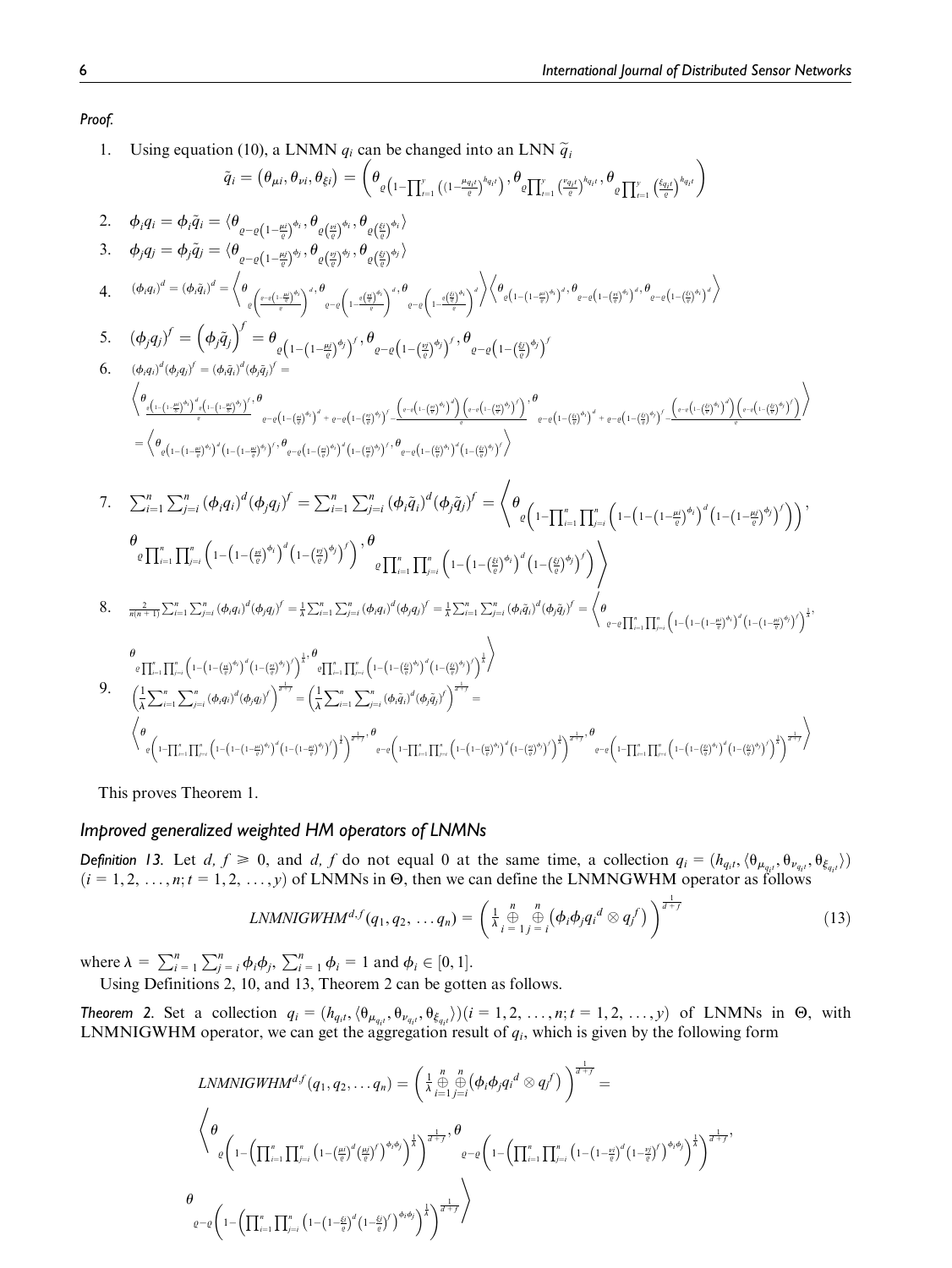where

$$
\mu i = \varrho \left( 1 - \prod_{t=1}^{y} \left( 1 - \frac{\mu_{q_i t}}{\varrho} \right)^{h_{q_i t}} \right)
$$

$$
\mu j = \varrho \left( 1 - \prod_{t=1}^{y} \left( 1 - \frac{\mu_{q_j t}}{\varrho} \right)^{h_{q_j t}} \right)
$$

$$
\nu i = \varrho \prod_{t=1}^{y} \left( \frac{\nu_{q_i t}}{\varrho} \right)^{h_{q_i t}}
$$

$$
\nu j = \varrho \prod_{t=1}^{y} \left( \frac{\nu_{q_j t}}{\varrho} \right)^{h_{q_j t}}
$$

$$
\xi i = \varrho \prod_{t=1}^{y} \left( \frac{\xi_{q_i t}}{\varrho} \right)^{h_{q_i t}}
$$

and

$$
\xi j = \varrho \prod_{t=1}^{y} \left( \frac{\xi_{q_j t}}{\varrho} \right)^{h_{q_j t}}
$$

 $\mathcal{L}N M N I G W H M^{df}(q_1, q_2, \ldots, q_n) = \mathcal{L}N M N I G W H M^{df}(q, q, \ldots, q) =$ 

$$
\lambda = \sum_{i=1}^{n} \sum_{j=i}^{n} \phi_i \phi_j, \sum_{i=1}^{n} \phi_i = 1
$$

and

 $\phi_i \in [0,1]$ 

We can use the proof of Theorem 1 to prove Theorem 2, so we omit it.

**Theorem 3 (idempotency).** Set a collection  $q_i = (h_{q_i},$  $\langle \theta_{\mu_{q_i}}, \theta_{\nu_{q_i}}, \theta_{\xi_{q_i}} \rangle$   $(i = 1, 2, ..., n; t = 1, 2, ..., y)$  of LNMNs in  $\Theta$ , if  $q_i = q$ , then

 $\mathit{LNMNIGWHM}^{df}(q_1, q_2, \dots, q_n) = \mathit{LNMNIGWHM}^{dg}$  $(q, q, \ldots, q) = q$ 

**Proof.** Since  $q_i = q$  ( $i = 1, 2, ..., n$ ), we can get

$$
\begin{split} &\left\langle \theta \right.\\ &\left. \phi \left(1-\left(\prod_{i=1}^{n}\prod_{j=i}^{n}\left(1-\left(1-\prod_{i=1}^{y}\left(1-\frac{\mu_{qI}}{c}\right)^{h_{qI}}\right)^{d}\left(1-\prod_{i=1}^{y}\left(1-\frac{\mu_{qI}}{c}\right)^{h_{qI}}\right)^{d}\right)^{\frac{1}{d}}\right)^{\frac{1}{d+\gamma}}, \theta \right.\\ &\left. \left. \phi \right.\\ &\left. \phi \left(1-\left(\prod_{i=1}^{n}\prod_{j=i}^{n}\left(1-\left(1-\prod_{i=1}^{y}\left(1-\left(1-\prod_{i=1}^{y}\left(1-\frac{\mu_{qI}}{c}\right)^{h_{qI}}\right)^{d}\right)^{d}\left(1-\prod_{i=1}^{y}\left(1-\left(1-\prod_{i=1}^{y}\left(1-\frac{\mu_{qI}}{c}\right)^{h_{qI}}\right)^{d}\right)^{\frac{1}{d}}\right)^{\frac{1}{d+\gamma}}\right)^{\frac{1}{d+\gamma}}\right) \right\rangle \\ &\left. \left. \phi \left. \left(1-\left(\prod_{i=1}^{n}\prod_{j=i}^{n}\left(1-\left(1-\prod_{i=1}^{y}\left(\frac{\epsilon_{qI}}{c}\right)^{h_{qI}}\right)^{d} + f\right)^{\frac{1}{d+\gamma}}, \theta \right) \right.\\ &\left. \phi \left. \left(1-\prod_{i=1}^{y}\left(1-\frac{\mu_{qI}}{c}\right)^{h_{qI}}\right)^{d+\gamma}\right)^{\frac{1}{d+\gamma}}, \theta \right.\\ &\left. \left. \phi \left. \left(1-\prod_{i=1}^{y}\left(1-\frac{\mu_{qI}}{c}\right)^{h_{qI}}\right)^{d+\gamma}\right), \theta \right.\\ &\left. \left. \phi \left. \left(1-\prod_{i=1}^{y}\left(1-\frac{\mu_{qI}}{c}\right)^{h_{qI}}\right), \theta \right.\\ &\left. \phi \left. \left(1-\prod_{i=1}^{y}\left(\frac{\nu_{qI}}{c}\right)^{h_{qI}}, \theta \right) \right|_{\theta}\right) \right|_{\omega,1} \\ &\left. \phi \left. \left(1-\prod_{i=1}^{y}\left(1-\frac{\mu_{q
$$

This proves Theorem 3.

**Theorem** 4 (monotonicity). Set  $q_i = (h_{q_i t}, \langle \theta_{\mu_{q_i t}}, \theta_{\nu_{q_i t}}, \theta_{\xi_{q_i t}} \rangle)(i = 1, 2, ..., n; t = 1, 2, ..., y)$  and  $k_i = (h_{k_i t}, \langle \theta_{\mu_{k_i t}}, \theta_{\nu_{k_i t}}, \theta_{\xi_{k_i t}} \rangle)(i = 1, 2, \dots, n; t = 1, 2, \dots, y)$  as two collection of LNMNs in  $\Theta$ , if  $h_{q_i t} \le h_{k_i t}, \mu_{q_i t} \le \mu_{k_i t}, \nu_{q_i t} \ge \nu_{k_i t}$  and  $\xi_{q_i t} \ge \xi_{k_i t}$ , then

$$
LNMNIGWHM^{d,f}(q_1, q_2, \ldots, q_n) \leq LNMNGWHM^{d,f}(k_1, k_2, \ldots, k_n)
$$

**Proof.** Using equation (10), LNMN  $q_i$  and  $k_i$  can be changed into LNN  $\tilde{q}_i$  and  $\tilde{k}_i$ 

$$
\tilde{q}_i = \left(\theta_{\mu i}, \theta_{\nu i}, \theta_{\xi i}\right) = \left(\theta_{\varrho\left(1-\prod_{t=1}^{\nu}\left((1-\frac{\mu_{q_it}}{\varrho})^{h_{q_it}}\right), \theta_{\varrho\prod_{t=1}^{\nu}\left(\frac{v_{q_it}}{\varrho}\right)^{h_{q_it}}, \theta_{\varrho\prod_{t=1}^{\nu}\left(\frac{\xi_{q_it}}{\varrho}\right)^{h_{q_it}}}\right)}{\tilde{k}_i = \left(\theta_{\mu i'}, \theta_{\nu i'}, \theta_{\xi i'}\right) = \left(\theta_{\varrho\left(1-\prod_{t=1}^{\nu}\left((1-\frac{\mu_{k_it}}{\varrho})^{h_{k_it}}\right), \theta_{\varrho\prod_{t=1}^{\nu}\left(\frac{v_{k_it}}{\varrho}\right)^{h_{k_it}}, \theta_{\varrho\prod_{t=1}^{\nu}\left(\frac{\xi_{k_it}}{\varrho}\right)^{h_{k_it}}}\right)}\right)
$$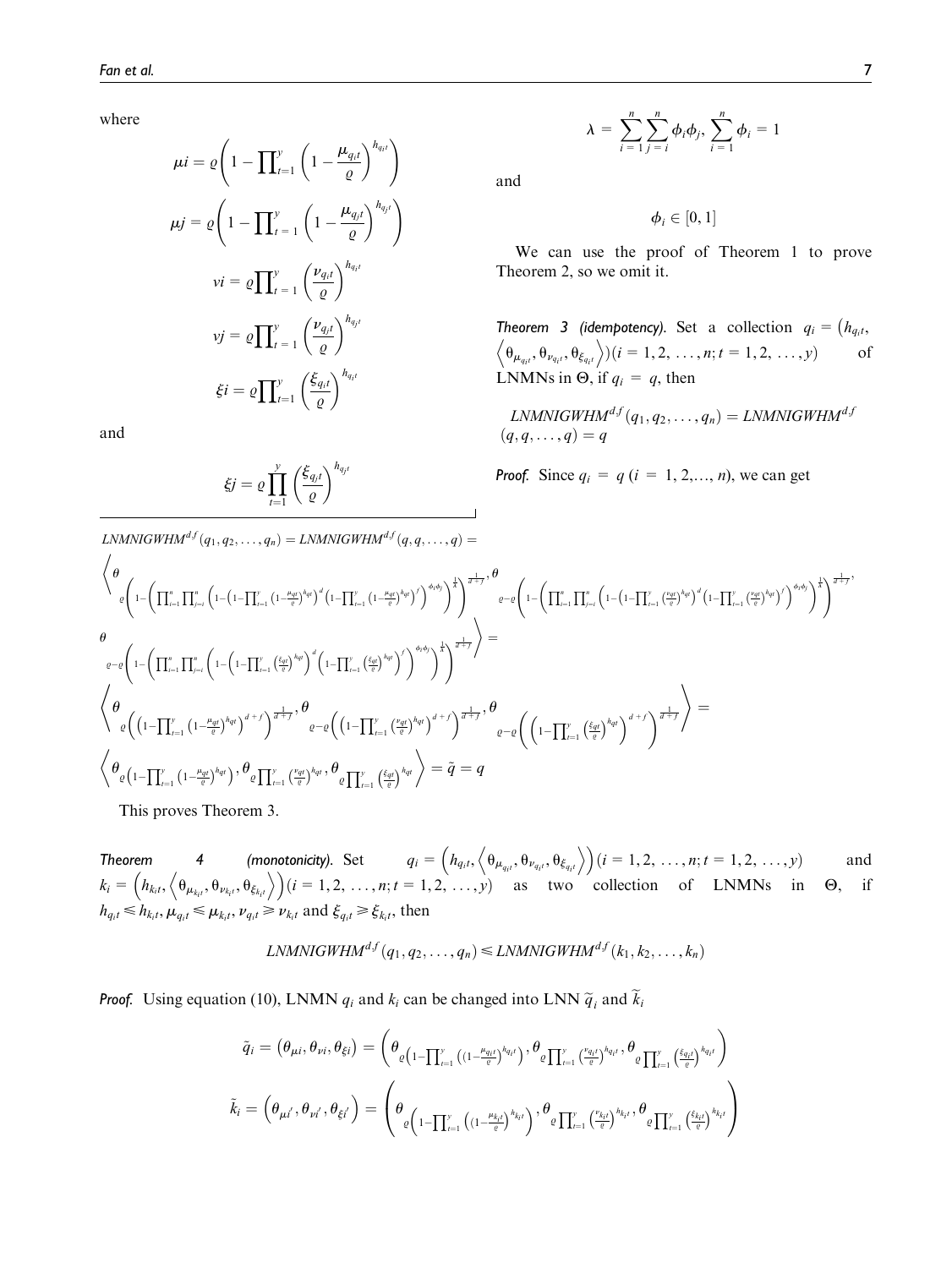$$
\left(1 - \frac{\mu_{q_i t}}{\varrho}\right)^{h_{q_i t}} \ge \left(1 - \frac{\mu_{k_i t}}{\varrho}\right)^{h_{k_i t}}
$$
\n
$$
\varrho \left(1 - \prod_{t=1}^y \left(1 - \frac{\mu_{q_i t}}{\varrho}\right)^{h_{q_i t}}\right) \le \varrho \left(1 - \prod_{t=1}^y \left(1 - \frac{\mu_{k_i t}}{\varrho}\right)^{h_{k_i t}}\right)
$$

Similarly

$$
\left(\frac{\nu_{q_it}}{\varrho}\right)^{h_{q_it}} \ge \left(\frac{\nu_{k_it}}{\varrho}\right)^{h_{k_it}}
$$

$$
\varrho \prod_{t=1}^y \left(\frac{\nu_{q_it}}{\varrho}\right)^{h_{q_it}} \ge \varrho \prod_{t=1}^y \left(\frac{\nu_{k_it}}{\varrho}\right)^{h_{k_it}}
$$

And

$$
\left(\frac{\xi_{q_it}}{\varrho}\right)^{h_{q_it}} \ge \left(\frac{\xi_{k_it}}{\varrho}\right)^{h_{k_it}}
$$

$$
\varrho \prod_{t=1}^y \left(\frac{\xi_{q_it}}{\varrho}\right)^{h_{q_it}} \ge \varrho \prod_{t=1}^y \left(\frac{\xi_{k_it}}{\varrho}\right)^{h_{k_it}}
$$

So, LNMNIGWHM<sup>df</sup> $(q_1, q_2, \ldots, q_n) \leq L$ NMNIGWH  $M^{d,f}(k_1, k_2, \ldots, k_n)$ , the proof of Theorem 4 is completed.

Theorem 5 (boundedness). Set a collection  $q_i =$  $(h_{q_i t}, \langle \theta_{\mu_{q_i t}}, \theta_{\nu_{q_i t}}, \theta_{\xi_{q_i t}} \rangle)(i = 1, 2, \dots, n; t = 1, 2, \dots, y)$  of LNMNs in  $\Theta$ , let

$$
q^{-} = \left(\min(h_{q_i l}), \left\langle \min(\theta_{\mu_{q_i l}}), \max(\theta_{\nu_{q_i l}}), \max(\theta_{\xi_{q_i l}})\right\rangle\right) \n\text{and } q^{+} = \left(\max(h_{q_i l}), \left\langle \max(\theta_{\mu_{q_i l}}), \min(\theta_{\nu_{q_i l}}), \min(\theta_{\xi_{q_i l}})\right\rangle\right)
$$

then

$$
q^{-} \leq LNMNIGWHM^{d,f}(q_1, q_2, \ldots, q_n) \leq q^{+}
$$

Proof. Based on Theorems 3 and 4, we can obtain

$$
q^{-} = \text{LNMNIGWHM}^{d,f}(q^{-}, q^{-}, \dots, q^{-}) \text{ and}
$$
\n
$$
q^{+} = \text{LNMNIGWHM}^{d,f}(q^{+}, q^{+}, \dots, q^{+})
$$
\n
$$
\text{LNMNIGWHM}^{d,f}(q^{-}, q^{-}, \dots, q^{-}) \leq \text{LNMNIGWHM}^{d,f}
$$
\n
$$
(q_1, q_2, \dots, q_n) \leq \text{LNMNIGWHM}^{d,f}(q^{+}, q^{+}, \dots, q^{+})
$$
\n
$$
\text{Then } q^{-} \leq \text{LNMNIGWHM}^{d,f}(q, q^{-}, \dots, q^{+}) \leq q^{+}
$$

Then  $q^- \leq LNMNIGWHM^{a,j} (q_1, q_2, \ldots, q_n) \leq q^+$ . The proof of Theorem 5 is completed.

## Using LNMNGWHM or LNMNIGWHM operator for MADM methods

Here, the MADM method is studied based on LNMNGWHM or LNNIGWHM operator. Set a set of alternatives  $T = \{t_1, t_2, \dots, t_m\}$  and a set of attributes  $U = \{u_1, u_2, \dots, u_n\}$ , a set of the weights vector  $\phi = (\phi_1, \phi_2, ..., \phi_n)$  of  $U, \sum_{j=1}^n \phi_j = 1$  and  $\phi_j \ge 0$ . Then decision-makers give the assessed values for every alternative with attributes. However, sometimes one or more attributes may be evaluated for many times, and then the evaluation value can be represented using the form of LNM.

Step 1: Using a LNM 
$$
t_r = \{x_i, ((h_{t_r k}, \langle \theta_{\mu_{t_r k}}(x_i), \theta_{\nu_{t_r k}}(x_i), \theta_{\xi_{t_r k}}(x_i) \rangle) ) | x_i \in X \}
$$

 $(r = 1, 2, \ldots, m; i = 1, 2, \ldots, n; k = 1, 2, \ldots, j)$  as the assessed values for  $t_r$  with attribute  $u_i$  to express the evaluation values, and then the decision matrix can be gotten.

Step 2: With LNMNGWHM or LNMNIGWHM operator, we can calculate  $t_r = LNMNGWHM^{d,f}(t_{r1}, t_{r2}, \ldots, t_{ri})$  or  $t_r = LNMNIGWHM^{d,f}(t_{r1}, t_{r2}, \ldots, t_{ri}).$ 

Step 3: Calculate  $O(t_r)$  ( $C(t_r)$ ) if necessary) according to formula (5) (formula (6) if necessary).

Step 4: The alternatives can be ranked with the value  $O(t_r)$  (value  $C(t_r)$  if necessary).

Step 5: End.

## Illustrative examples

Now there is an illustrative example adapted from the literature.<sup>33</sup> A man wants to buy a car from four kinds  $c_1, c_2, c_3$  and  $c_4$ , and the evaluation indicators are fuel economy  $(u_1)$ , price  $(u_2)$ , comfort  $(u_3)$ , and safety  $(u_4)$ . These evaluation indicators' weight vector is  $\phi = (0.5, 0.25, 0.125, 0.125)^T$ . The man tests these kinds of cars on the road with fewer obstacles and more obstacles, respectively. And then he can get two sets of data on some attributes after testing. Then the decision-maker evaluates the four kinds of cars using LNMNs based on  $\Theta$ . Set  $\Theta = {\theta_0 =$  extremely poor,  $\theta_1$  = very poor,  $\theta_2$  = poor,  $\theta_3$  = slightly poor,  $\theta_4$  = medium,  $\theta_5$  = slightly excellence,  $\theta_6$  = excellence,  $\theta_7$  = very excellence,  $\theta_8$  = extremely excellence}. Then the decision matrix of LNMN can be built in Table 1.

Next, the LNMNGWHM operator or LNMNIGWHM operator is used to aggregate the LNMNs.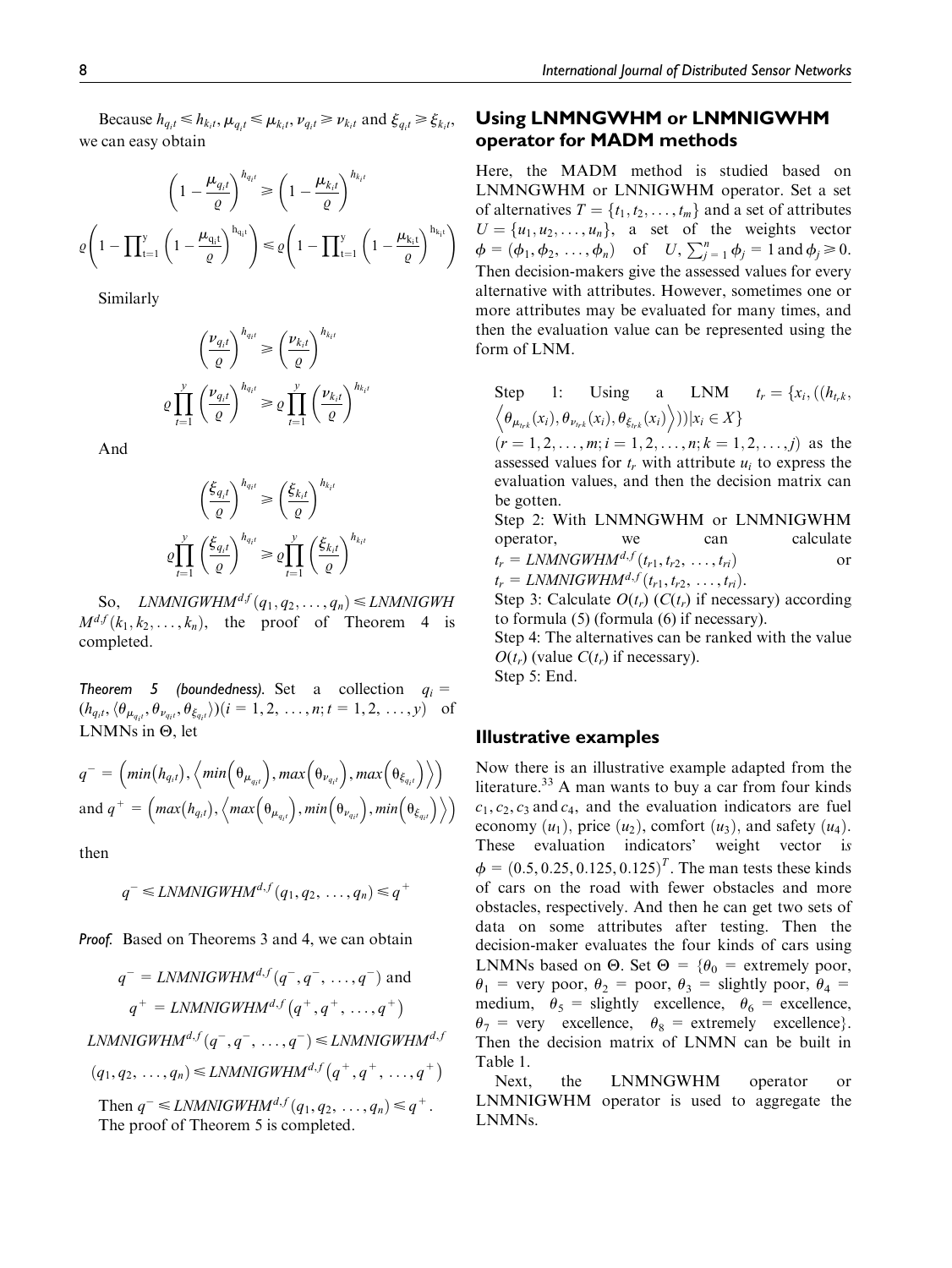Table 1. LNMN decision matrix.

|                 |                                                                                                        | U <sub>2</sub>                                             | u٦                                                                                                     | u4                                                                                                     |
|-----------------|--------------------------------------------------------------------------------------------------------|------------------------------------------------------------|--------------------------------------------------------------------------------------------------------|--------------------------------------------------------------------------------------------------------|
| $C_{\parallel}$ | $(1, \langle \theta_5, \theta_7, \theta_2 \rangle), (1, \langle \theta_7, \theta_3, \theta_6 \rangle)$ | $\mathsf{I}, \langle \theta_4, \theta_4, \theta_5 \rangle$ | $(1, \langle \theta_7, \theta_7, \theta_5 \rangle), (1, \langle \theta_8, \theta_7, \theta_6 \rangle)$ | $(1, \langle \theta_1, \theta_5, \theta_7 \rangle), (1, \langle \theta_5, \theta_2, \theta_8 \rangle)$ |
| $\mathsf{C}_2$  | $(1, \langle \theta_8, \theta_7, \theta_5 \rangle), (1, \langle \theta_7, \theta_7, \theta_1 \rangle)$ | $1, \langle \theta_7, \theta_6, \theta_8 \rangle$          | 2, $\langle \theta_8, \theta_4, \theta_6 \rangle$                                                      | $(1, \langle \theta_5, \theta_2, \theta_7 \rangle, (1, \langle \theta_5, \theta_1, \theta_8 \rangle))$ |
| C <sub>3</sub>  | $(1, \langle \theta_3, \theta_4, \theta_2 \rangle, (1, \langle \theta_6, \theta_3, \theta_7 \rangle))$ | $\mathsf{I}, \langle \theta_2, \theta_2, \theta_2 \rangle$ | $(1, \langle \theta_8, \theta_5, \theta_5 \rangle, (1, \langle \theta_6, \theta_5, \theta_2 \rangle))$ | $(1, \langle \theta_7, \theta_5, \theta_3 \rangle, (1, \langle \theta_4, \theta_2, \theta_2 \rangle))$ |
| $C_{4}$         | $(1, \langle \theta_8, \theta_7, \theta_2 \rangle, (1, \langle \theta_8, \theta_6, \theta_1 \rangle))$ | $\mathsf{I}, \langle \theta_3, \theta_5, \theta_2 \rangle$ | $(1, \langle \theta_5, \theta_4, \theta_5 \rangle, (1, \langle \theta_1, \theta_7, \theta_2 \rangle))$ | $2, \langle \theta_4, \theta_2, \theta_8 \rangle$                                                      |

LNMN: linguistic neutrosophic multiplicity number.

Table 2. The results with different values d and f based on LNMNGWHM.

| d. f             | <b>LNMNGWHM</b>                                                               | Ranking                 |
|------------------|-------------------------------------------------------------------------------|-------------------------|
| $d = 1, f = 0.5$ | $O(c_1) = 0.4833, O(c_2) = 0.4696, O(c_3) = 0.5558, O(c_4) = 0.5209$          | $c_3>c_4>c_1>c_2$       |
| $d = 1, f = 2$   | $O(c_1) = 0.5045$ , $O(c_2) = 0.5247$ , $O(c_3) = 0.5507$ , $O(c_4) = 0.5491$ | $c_3>c_4>c_7>c_1$       |
| $d = 0, f = 1$   | $O(c_1) = 0.4361, O(c_2) = 0.4560, O(c_3) = 0.5095, O(c_4) = 0.4870$          | $c_3>c_4>c_7>c_1$       |
| $d = 0.5, f = 1$ | $O(c_1) = 0.4608$ , $O(c_2) = 0.4684$ , $O(c_3) = 0.5311$ , $O(c_4) = 0.5086$ | $c_3>c_4>c_2>c_1$       |
| $d = 2, f = 1$   | $O(c_1) = 0.5198$ , $O(c_2) = 0.5203$ , $O(c_3) = 0.5736$ , $O(c_4) = 0.5569$ | $c_3 > c_4 > c_2 > c_1$ |
| $d = 2, f = 2$   | $O(c_1) = 0.5313$ , $O(c_2) = 0.5460$ , $O(c_3) = 0.5726$ , $O(c_4) = 0.5697$ | $c_3>c_4>c_7>c_1$       |

LNMNGWHM: linguistic neutrosophic multiplicity number generalized-weighted Heronian mean.

Table 3. The result with different values d and f based on LNMNIGWHM.

| d. f             | LNMNIGWHM                                                                     | Ranking                 |
|------------------|-------------------------------------------------------------------------------|-------------------------|
| $d = 1, f = 0.5$ | $O(c_1) = 0.7634$ , $O(c_2) = 0.7027$ , $O(c_3) = 0.8597$ , $O(c_4) = 0.7771$ | $c_3 > c_4 > c_1 > c_2$ |
| $d = 1, f = 2$   | $O(c_1) = 0.7661$ , $O(c_2) = 0.7649$ , $O(c_3) = 0.8623$ , $O(c_4) = 0.8074$ | $c_3 > c_4 > c_1 > c_2$ |
| $d = 0, f = 1$   | $O(c_1) = 0.7418$ , $O(c_2) = 0.7687$ , $O(c_3) = 0.8650$ , $O(c_4) = 0.8235$ | $c_3>c_4>c_2>c_1$       |
| $d = 0.5, f = 1$ | $O(c_1) = 0.7504$ , $O(c_2) = 0.7195$ , $O(c_3) = 0.8614$ , $O(c_4) = 0.7904$ | $c_3 > c_4 > c_1 > c_2$ |
| $d = 2, f = 1$   | $O(c_1) = 0.7735, O(c_2) = 0.7484, O(c_3) = 0.8603, O(c_4) = 0.7923$          | $c_3 > c_4 > c_1 > c_2$ |
| $d = 2, f = 2$   | $O(c_1) = 0.7754$ , $O(c_2) = 0.7775$ , $O(c_3) = 0.8615$ , $O(c_4) = 0.8087$ | $c_3 > c_4 > c_2 > c_1$ |

LNMNIGWHM: linguistic neutrosophic multiplicity number improved-generalized-weighted Heronian mean.

## LNMNGWHM or LNMNIGWHM operator for decision-making process

Step 1: Using LNMNGWHM operator to aggregate the LNMNs (suppose  $d = f = 1$ ), we can obtain the comprehensive evaluation values  $c_r(r = 1, 2, 3, 4)$ , which are as follows

$$
c_1 = \langle \theta_{8.0000}, \theta_{6.2424}, \theta_{6.1509} \rangle, c_2 = \langle \theta_{8.0000}, \theta_{6.5262}, \theta_{5.7796} \rangle
$$

$$
c_3 = \langle \theta_{8.0000}, \theta_{5.5042}, \theta_{5.3498} \rangle, c_4 = \langle \theta_{8.0000}, \theta_{6.5826}, \theta_{4.7603} \rangle
$$

Step 2: Calculate the score value  $O(c_r)$  according to equation (5) for  $c_r(r = 1, 2, 3, 4)$ :  $O(c_1) = 0.4836$ ,  $O(c_2) = 0.4872$ ,  $O(c_3) = 0.5478$ , and  $O(c_4) =$ 0.5274.

Step 3: According to the score value  $O(c_r)$  $(r = 1, 2, 3, 4)$ , we rank  $c_3 > c_4 > c_2 > c_1$ , so  $c_3$  is the best selection among all the alternatives. Step 4: End.

Now, the LNMNIGWHM operator (suppose  $d = f =$ 1) is used to handle it.

Step 1: Using LNMNIGWHM operator to aggregate the LNMNs (suppose  $d = f = 1$ ), we can obtain the comprehensive evaluation values  $c_r(r = 1, 2, 3, 4)$ , which are as follows

$$
c_1 = \langle \theta_{8.0000}, \theta_{3.0336}, \theta_{2.7335} \rangle, c_2 = \langle \theta_{8.0000}, \theta_{4.4668}, \theta_{2.1337} \rangle
$$

$$
c_3 = \langle \theta_{8.0000}, \theta_{1.7231}, \theta_{1.6239} \rangle, c_4 = \langle \theta_{8.0000}, \theta_{4.2422}, \theta_{0.8627} \rangle
$$

Step 2: Calculate the score value  $O(c_r)$  according to equation (5) for  $c_r(r = 1, 2, 3, 4)$ :  $O(c_1) = 0.7597$ ,  $O(c_2) = 0.7250, O(c_3) = 0.8605, \text{ and } O(c_4) = 0.7873.$ Step 3: According to the score value  $O(c_r)$  $(r = 1, 2, 3, 4)$ , we rank  $c_3 > c_4 > c_1 > c_2$ , so  $c_3$  is the best selection among all the alternatives. Step 4: End.

## Set d and f with different values

Different parameters  $d$  and  $f$  may have distinct effects on the decision results. In this section, the paper will set  $d$  and  $f$  with different values and the ranking results can be seen in Tables 2 and 3.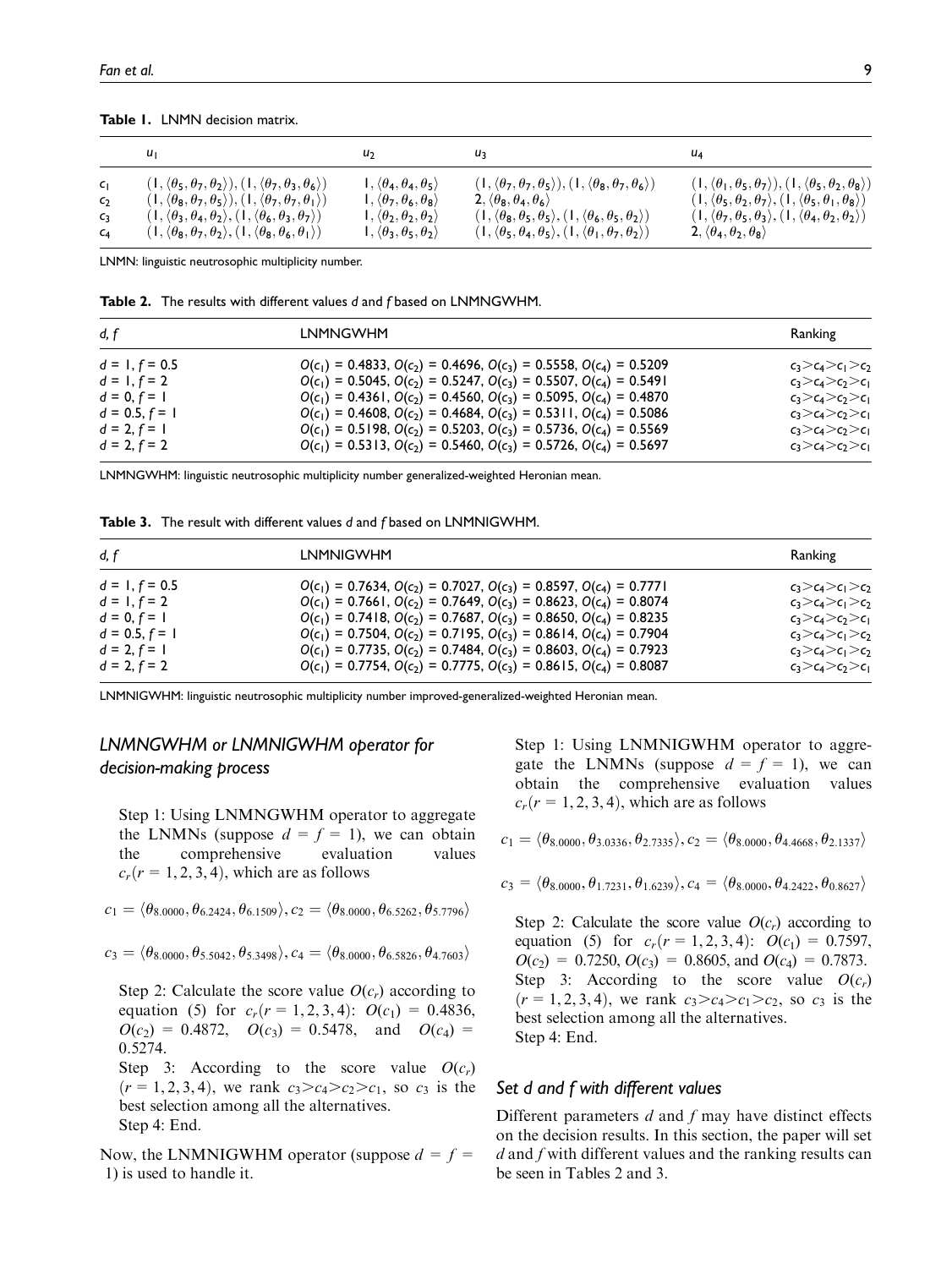The data in Tables 2 and 3 indicate that the ranking results are almost the same when  $d$  and  $f$  are taken different values. If either  $d$  or  $f$  equals zero, these two proposed operators cannot gain the interrelationships of individual arguments; therefore, the values of parameters d and f are usually set as  $d = f = 1$ .

## Comparative analysis

Now, we use the method proposed in the literature<sup>28</sup> for LNM

$$
LNMNWAA(q_1, q_2, ..., q_n) = \sum_{i=1}^{n} w_i q_i =
$$
\n
$$
\left\langle \theta_{\varrho} \left( 1 - \prod_{i=1}^{n} \left( \prod_{i=1}^{y} \left( 1 - \frac{\mu_{q_1 t}}{\varrho} \right)^{h_{q_1 t}} \right)^{w_i} \right), \theta_{\varrho} \left( \prod_{i=1}^{n} \left( \prod_{i=1}^{y} \left( \frac{\mu_{q_1 t}}{\varrho} \right)^{h_{q_1 t}} \right)^{w_i} \right), \theta_{\varrho} \left( \prod_{i=1}^{n} \left( \prod_{i=1}^{y} \left( \frac{\xi_{q_1 t}}{\varrho} \right)^{h_{q_1 t}} \right)^{w_i} \right) \right\rangle
$$
\n
$$
(15)
$$

Its proof is similar to the literature,<sup>28</sup> so we omit it.

Step 1: Using LNMNWAA operator to aggregate the LNMNs, we can obtain the comprehensive evaluation values  $c_r(r = 1, 2, 3, 4)$ , which are as follows

$$
c_1 = \langle \theta_{8.0000}, \theta_{2.8581}, \theta_{2.4499} \rangle, c_2 = \langle \theta_{8.0000}, \theta_{2.5116}, \theta_{1.7723} \rangle
$$

$$
c_3 = \langle \theta_{8.0000}, \theta_{1.5355}, \theta_{1.3875} \rangle, c_4 = \langle \theta_{8.0000}, \theta_{3.0899}, \theta_{0.7050} \rangle
$$

Step 2: Calculate the score value  $O(c_r)$  according to equation (5) for  $c_r(r = 1, 2, 3, 4)$ :  $O(c_1) = 0.7788$ ,  $O(c_2) = 0.8215$ ,  $O(c_3) = 0.8782$ , and  $O(c_4) =$ 0.8419

Step 3: According to the score value  $O(c_r)$  $(r = 1, 2, 3, 4)$ , we rank  $c_3 > c_4 > c_2 > c_1$ , so  $c_3$  is the best selection among all the alternatives. Step 4: End.

Compared with the operators of literature,  $28$ LNMNGWHM and LNMNIGWHM operators can express and handle the multiplicity problems. Compared with the operators of the literature,  $33$  LNMNGWHM and LNMNIGWHM operators can not only express the pure linguistic values, but also can get more complicated results through considering the interrelationships and prioritizations of the attributes. However, they make the result more practical.

## Conclusion

This article proposed the LNMNGWHM and LNMNIGWHM operators for LNMNs. First, we introduced an LNM using pure linguistic value to express the multiplicity information, proposed LNMNGWHM operator and LNMNIGWHM operator, and discussed their related properties. Second, we proposed two methods of MADM based on LNMNGWHM operator and LNMNIGWHM operator in LNMN environment, and the main advantage of these two methods is using pure linguistic values to express and handle the multiplicity problems. Finally, we used these two methods to solve the practical problem and took the different values of  $d$  and  $f$  to analyze the ranking results. Results demonstrated that whatever values d and f were taken, ranking results were the same, so  $d$  and  $f$  made little influence on ranking results. Furthermore, we compared these two proposed methods with literature<sup>28,33</sup> and found that their results were consistent. Therefore, the proposed methods can make the decision-making results more reliable, and they are practical in real-life situations. In the future, we will make greater efforts to study linguistic NM and apply it to many other fields, such as strategic planning, big data analysis, e-government website evaluation, analytic hierarchy process, smart city. $36-42$ 

#### Author contributions

C.F. and K.H. originally proposed the LNMNGWHM and LNNIGWHM operators and investigated their properties; E.F., S.F., and J.Y. provided the calculation and analyzed the data; C.F. wrote the paper.

#### Declaration of conflicting interests

The author(s) declared no potential conflicts of interest with respect to the research, authorship, and/or publication of this article.

#### Funding

The author(s) disclosed receipt of the following financial support for the research, authorship, and/or publication of this article: This research was funded by the National Natural Science Foundation of China grant number (61603258), (61703280); General Research Project of Zhejiang Provincial Department of Education grant number (Y201839944); Public Welfare Technology Research Project of Zhejiang Province grant number (LGG19F020007); Public Welfare Technology Application Research Project of Shaoxing City grant number (2018C10013).

## ORCID iD

Changxing Fan https://orcid.org/0000-0001-5542-9590

#### **References**

1. Yager RR. On ordered weighted averaging aggregation operators in multi criteria decision making. IEEE T Syst Man Cyb 1988; 18(1): 183–190.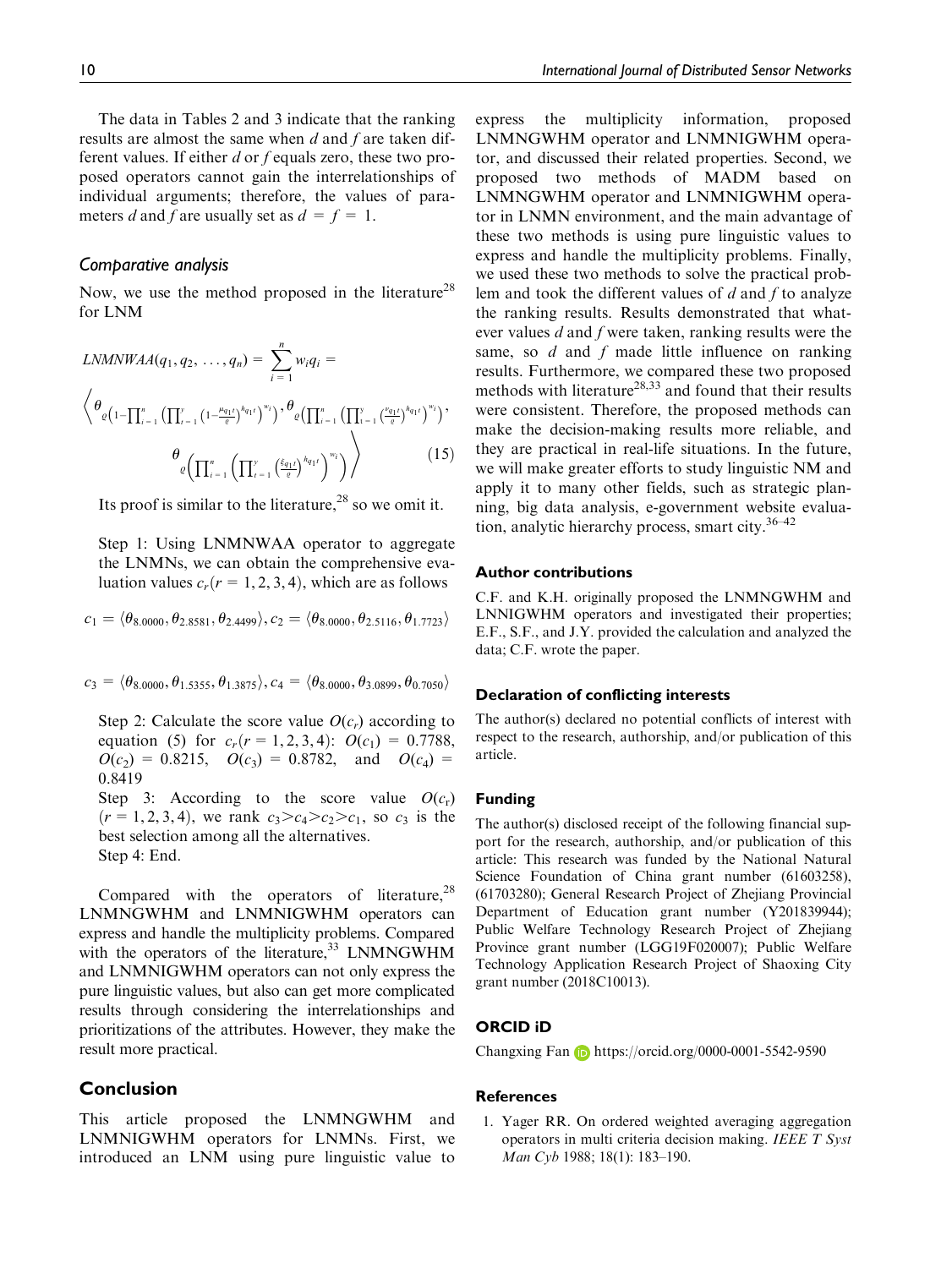- 2. Chiclana F, Herrera F and Herrera-Viedma E. The ordered weighted geometric operator: properties and applications. In: Proceeding 8th international conference on information processing and management of uncertainty in knowledge-based systems, Madrid, 3–7 July 2000, pp.985–991.
- 3. Xu ZS and Da QL. The ordered weighted geometric averaging operator. Int J Intell Syst 2002; 17: 709–716.
- 4. Chen HY, Liu CL and Sheng HH. The application of IOWHA operator in combination forecast. Manage Sci China 2004; 12(5): 35–40.
- 5. Yager RR. Generalized OWA aggregation operators. Fuzzy Optim Decis Ma 2004; 3: 93–107.
- 6. Bonferroni C. Sulle medie multiple di potenze. Bollettino Matematica Italiana 1950; 5(3): 267–270.
- 7. Zhou W and He JM. Intuitionistic fuzzy normalized weighted Bonferroni mean and its application in multicriteria decision making. J Appl Math 2012; 2012: 136254.
- 8. Yu DJ and Wu YY. Interval-valued intuitionistic fuzzy Heronian mean operators and their application in multicriteria decision making. African J Business Manage 2012; 6(11): 4158–4168.
- 9. Xu ZS and Da QL. The uncertain OWA operator. Int J Intell Syst 2002; 17(6): 569–575.
- 10. Xu ZS and Da QL. An uncertain ordered weighted geometric (UOWG) operator and its application. Information 2004; 7(2): 175–182.
- 11. Xu ZS. Uncertain Bonferroni mean operators. Int J Comput Intell Syst 2010; 3(6): 761–769.
- 12. Wang DX, Li ZQ and Liu WF. Interval Heronian mean average operator. Pract Knowl Math 2015; 45(21): 274–281.
- 13. Xu ZS. The triangular fuzzy number complementary judgment matrix sorting method of FOWA operator. Syst Eng Theory Pract 2003; 23(10): 86–89.
- 14. Xu ZS. One application of FOWG operator for fuzzy AHP. Syst Eng Electr Technol 2002; 24(7): 31–33.
- 15. Xu YJ and Da QL. The application of TFOWA operator for decision-making. Journal of Dong Nan Univ 2006; 36(6): 1034–1038.
- 16. Liu JP, Lin S and Chen HY. The application of fuzzy Bonferroni Mean operator for multi attributes decisionmaking. Syst Eng Electr Technol 2012; 34(1): 115–119.
- 17. Xu ZS. Intuitionistic fuzzy aggregation operator. IEEE Trans Fuzzy Syst 2007; 15(6): 1179–1187.
- 18. Xu ZS and Yager RR. Some geometric aggregation operators based on intuitionistic fuzzy sets. Int J Gen Syst 2006; 35(4): 417–433.
- 19. Xu ZS and Yager RR. Intuitionistic fuzzy Bonferroni means. IEEE T Syst Man Cy B 2011; 41(2): 568-578.
- 20. Liu PD and Teng F. Multiple attribute decision making method based on normal neutrosophic generalized weighted power averaging operator. Int J Mach Learn Cyber 2018; 9: 281–293.
- 21. Liu PD and Li HG. Multiple attribute decision-making method based on some normal neutrosophic Bonferroni mean operators. Neur Comput Appl 2017; 28(1): 179–194.
- 22. Li YH, Liu PD and Chen YB. Some single valued neutrosophic number Heronian mean operators and their application in multiple attribute group decision making. Informatica 2016; 27(1): 85–110.
- 23. Bordogna G, Fedrizzi M and Passi G. A linguistic modeling of consensus in group decision making on OWA operator. IEEE T Syst Man Cy A 1997; 27(1): 126–132.
- 24. Xu ZS. EOWA and EOWG operators for aggregation linguistic labels based on linguistic preference relations. Int J Uncertain Fuzz 2004; 12(6): 791–810.
- 25. Xu ZS. Induced uncertain linguistic OWA operators applied to group decision making. Inform Fusion 2006; 7(2): 231–238.
- 26. Liu PD, Liu ZM and Zhang X. Some intuitionistic uncertain linguistic Heronian mean operators and their application to group decision making. Appl Math Comput 2014; 230: 570–586.
- 27. Ye J. Aggregation operators of neutrosophic linguistic numbers for multiple attribute group decision making. SpringerPlus 2016; 5: 1691.
- 28. Fang ZB and Ye J. Multiple attribute group decisionmaking method based on linguistic neutrosophic numbers. Symmetry 2017; 9: 111.
- 29. Ma YX, Wang JQ, Wang J, et al. An interval neutrosophic linguistic multi-criteria group decision-making method and its application in selecting medical treatment options. Neural Comput Appl 2017; 28: 2745–2765.
- 30. Fan CX, Ye J, Hu KL, et al. Bonferroni mean operators of linguistic neutrosophic numbers and their multiple attribute group decision-making methods. Information 2017; 8(3): 107.
- 31. Liu P and Shi L. Some neutrosophic uncertain linguistic number Heronian mean operators and their application to multi-attribute group decision making. Neural Comput Appl 2017; 28(5): 1079–1093.
- 32. Smarandache F. Neutrosophic perspectives: triplets, duplets, multisets, hybrid operators, modal logic, hedge algebras and applications. Brussels: PonsEditions, 2017, pp.115–123.
- 33. Fan CX, Fan E and Ye J. The cosine measure of singlevalued neutrosophic multisets for multiple attribute decision-making. Symmetry 2018; 10: 154.
- 34. Ye J. Correlation coefficient between dynamic single valued neutrosophic multisets and its multiple attribute decision-making method. Information 2017; 8(2): 41.
- 35. Liu PD. The evaluation method and application research of enterprise information level based on fuzzy multiattribute decision-making. Beijing, China: Beijing Jiaotong University, 2010, pp.113–129.
- 36. Abdel-Basset M, Mai M and Smarandache F. An extension of neutrosophic AHP–SWOT analysis for strategic planning and decision-making. Symmetry 2018; 10(4): 18.
- 37. Abdel-Basset M, Mai M, Smarandache F, et al. Neutrosophic association rule mining algorithm for big data analysis. Symmetry 2018; 10(4): 106.
- 38. Abdel-Basset M, Zhou Y, Mai M, et al. A group decision making framework based on neutrosophic VIKOR approach for e-government website evaluation. J Intell Fuzz Syst 2018; 34(6): 4213–4224.
- 39. Abdel-Basset M, Mai M and Zhou YQ. Multi-criteria group decision making based on neutrosophic analytic hierarchy process. J Intell Fuzz Syst 2017; 33(6): 4055–4066.
- 40. Abdel-Basset M and Mai M. The role of single valued neutrosophic sets and rough sets in smart city: imperfect